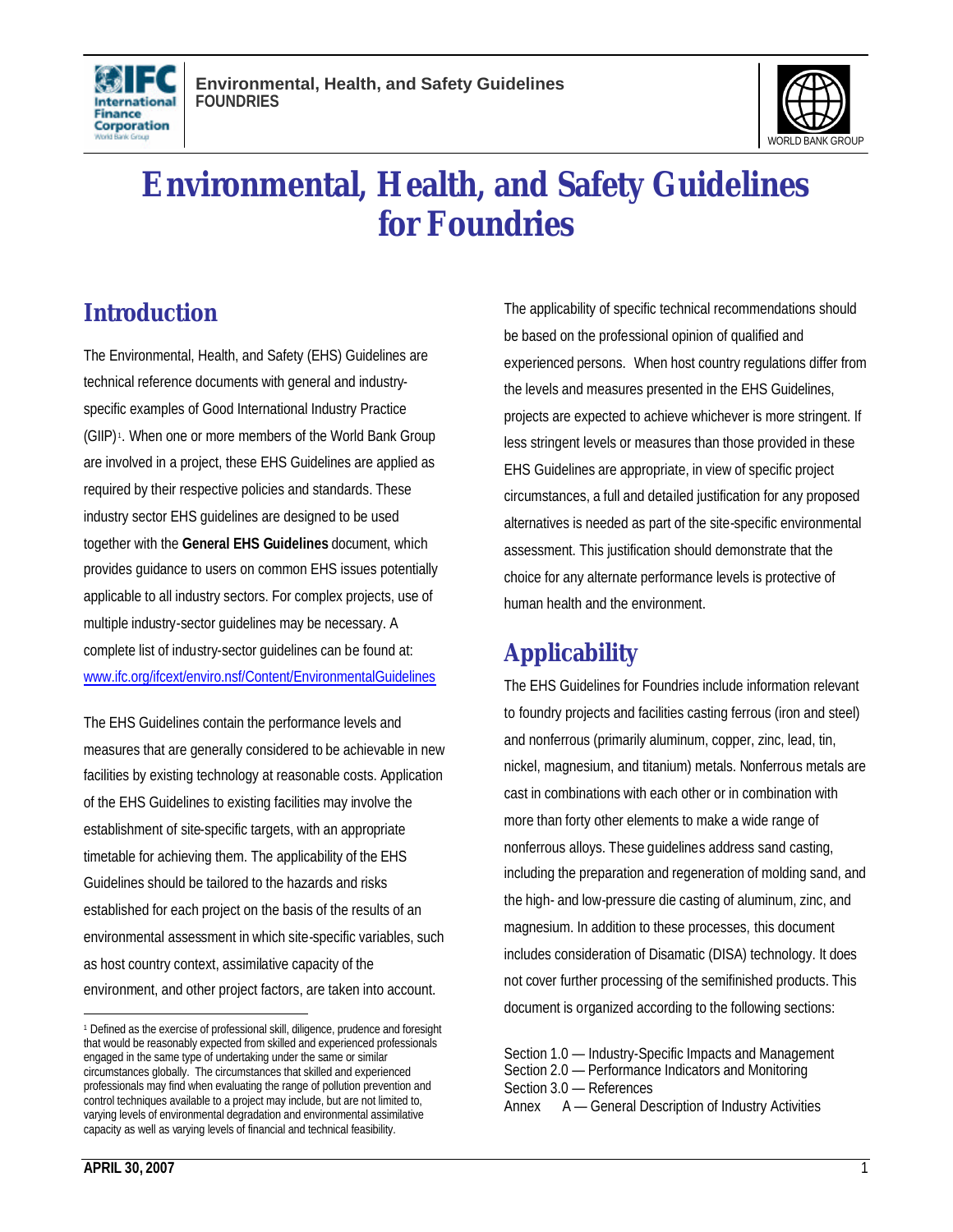



# **1.0 Industry-Specific Impacts and Management**

The following section provides a summary of EHS issues associated with foundries, which occur during the operational phase, along with recommendations for their management. Recommendations for the management of EHS issues common to most large industrial facilities during the construction and decommissioning phases are provided in the **General EHS Guidelines**.

# **1.1 Environmental**

Environmental issues associated with this sector primarily include the following:

- Air emissions
- Solid waste
- **Wastewater**
- Noise

## **Air Emissions**

#### *Dust and Particulate Matter*

Dust and particulate matter are generated in each of the process steps with varying levels of mineral oxides, metals (mainly manganese and lead), and metal oxides. Dust emissions arise from thermal (e.g. melting furnaces) and chemical / physical processes (e.g. molding and core production), and mechanical actions (e.g. handling of raw materials, mainly sand, and shaking out and finishing processes).

Recommended prevention and control to reduce fugitive emissions of dust include the following:

Use of pneumatic conveying systems, particularly for transferring and feeding additives into the process area;

- Use of enclosed conveyers with dust-controlled transfer points, especially when transferring sand into the molding shop;
- Clean return belts in the conveyor belt systems to remove loose dust;
- Use indoor or covered stockpiles or, when open-air stockpiles are unavoidable, use water spray system, dust suppressants, windbreaks, and other stockpile management techniques;
- Use of enclosed silos to store bulk powder materials;
- Implement routine plant maintenance and good housekeeping to keep small leaks and spills to a minimum.

In the melting process, particulate matter (PM) emissions in the form of dust, metallic materials, and metal oxide fumes, vary according to furnace type, fuel, metal to be melted and melting characteristics. Cupola furnaces produce the most significant amount of particulate matter (e.g. coke, fly ash, silica, rust and limestone). Electric arc furnaces (EAFs) are another significant source of PM during charging, at the beginning of melting, during oxygen injection, and during the decarburizing phases. Lower emission rates are associated with other melting furnaces types, particularly induction furnaces. Load-based emissions for metal melting range from insignificant values for certain nonferrous metals up to above 10 kilograms per ton (kg/ton) for melting of cast iron using a cupola furnace. 2

Recommended pollution prevention techniques include the following:

Use of induction furnaces, where possible;

1

Use of open hearth furnaces is no longer considered good practice for steel smelting and should be avoided;

<sup>2</sup> European Commission. 2005. Integrated Pollution Prevention and Control (IPPC). BAT Techniques Reference (BREF) Document on the Smitheries and Foundries Industry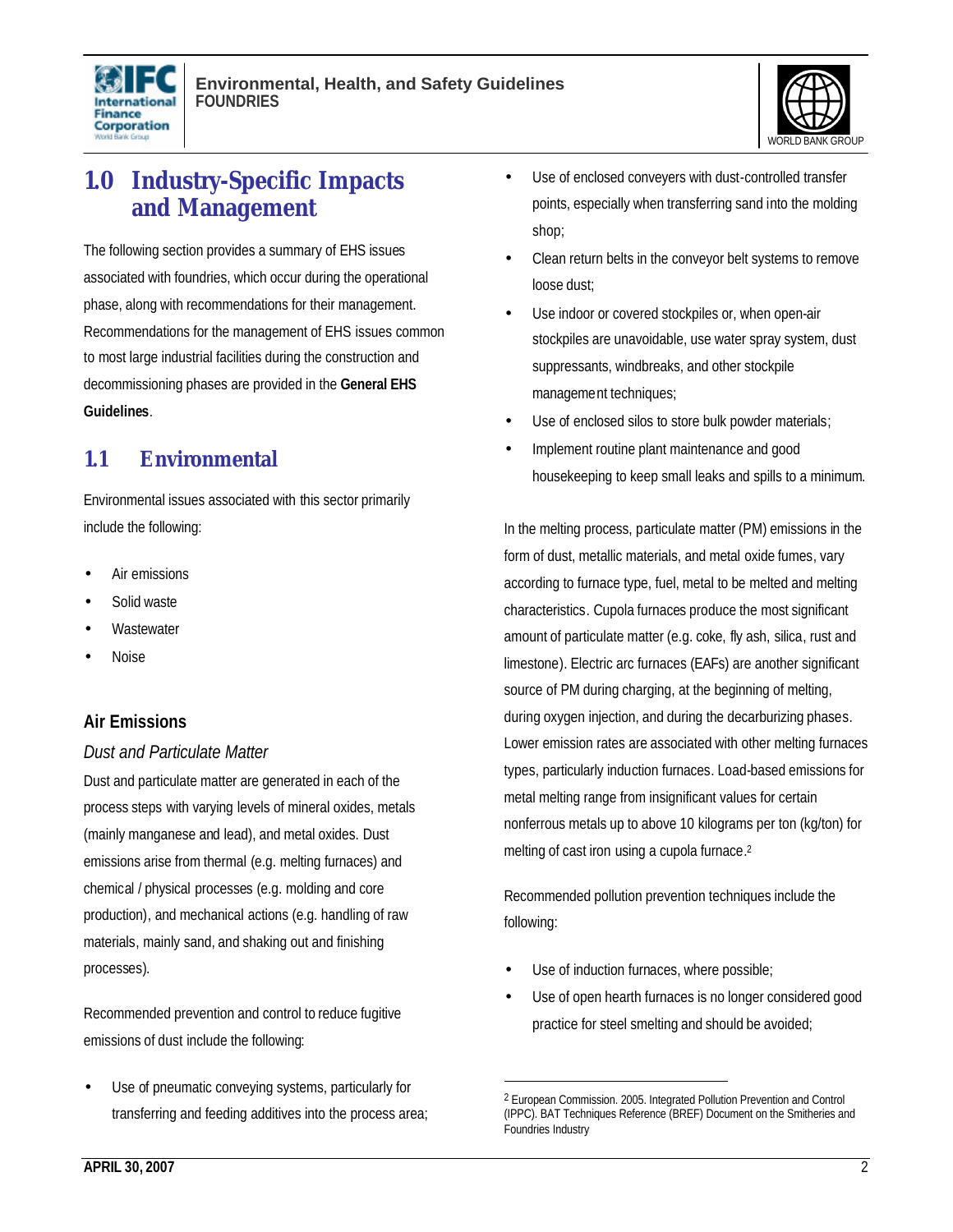



- Avoid use of traditional cupola furnace technology. If cupola furnaces are used, enhanced technologies should be adopted to increase furnace energy efficiency and reduce the coke charge, including:
	- o Use of oxygen injection or enrichment of blast air
	- o Superheating of blast air in hot blast cupolas
	- o Use of cokeless cupola where the metal charge is heated by the combustion of natural gas
- Implement technologies in melting furnaces which allow reduction of energy consumption (e.g. installation of oxyfuel burners, slag foaming practice in the EAFs, or oxygen injection when applicable);
- Installation of off-gas collection hoods for cupolas, canopy hood enclosures for electric arc furnaces (EAFs), and cover extraction for induction furnaces to reduce fugitive emissions. Installation of an appropriate furnace hooding system may facilitate the capture of up to 98 percent of the furnace dust; 3
- Use of dust control technologies, typically including installation of bag filters and cyclones to control emissions from melting processes. Wet scrubbers may be used to capture water-soluble compounds (such as sulfur dioxide (SO2) and chlorides). The adoption of cyclones as pretreatments and use of bag filters typically enables emission levels of 10 mg/Nm<sup>3</sup> or less.<sup>4</sup>

The large amount of sand used in lost mold casting generates dust emissions during the various molding stages, and produces non-metallic particulates, metallic oxide particulates, and metallic iron. Non-metallic particulates are emitted from casting, shakeout and finishing processes.

Recommended prevention and control techniques for particulate matter arising from casting and molding include the following:

- Use dry dust collection technologies (e.g. bag filters and cyclones) instead of wet scrubbers, especially in green sand preparation plants. The dry techniques allow dust to be easily collected, transported, and recirculated into the sand mixing process, thus avoiding the creation of effluent from wet scrubbers;
- Use of filters on exhausts, especially in casting and finishing shops;
- Use of vacuum cleaning in moulding and casting shop;
- Install closed dedusting units in working areas.

#### *Nitrogen Oxides*

Nitrogen oxides  $(NO<sub>x</sub>)$  emissions are caused by high furnace temperature and the oxidation of nitrogen. Techniques to prevent and control the generation of  $NO<sub>x</sub>$  are addressed in the **General EHS Guidelines**. Emission reduction can be achieved through primary process modification measures and secondary end-of-pipe abatement techniques. Pollution prevention and control techniques include the following:

- Minimize the air / fuel ratio in the combustion process;
- Use oxygen enrichment in the combustion process;
- Use low NO<sub>x</sub> burners in fuel firing furnaces, when possible;
- Install secondary controls (mainly for cupola furnaces, EAFs, and rotary furnaces) such as a catalytic incinerator, as necessary. 5

#### *Sulfur Oxides*

The presence of sulfur oxides  $(SO<sub>X</sub>)$  in waste gases from melting furnaces depends on the sulfur content of fuel and process coke. Sulfur dioxide (SO2) emissions are emitted from waste gases in cupola and rotary furnaces. Other emission sources include gas hardening processes in mold- and core-

<sup>3</sup> EC BREF (2005) 4 Ibid.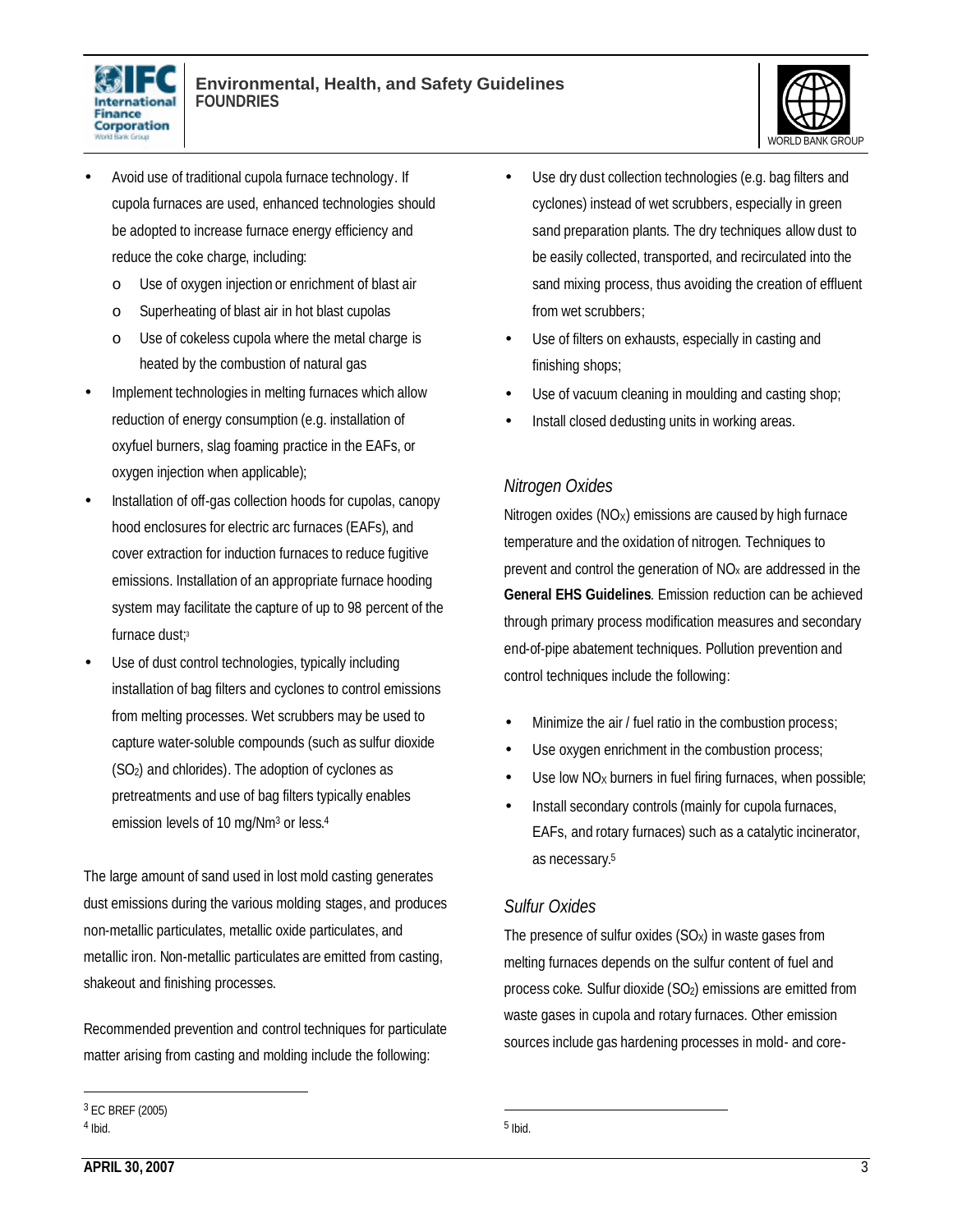



making with chemically bonded sand, and in magnesium (Mg) melting.

Recommended pollution prevention and control techniques to reduce SO<sub>2</sub> emissions include the following:

- Select feedstocks and scrap with low sulfur content;
- Use fuel with low sulfur content, such as natural gas;
- Install gas wet scrubbing systems before dry scrubbers as part of dedicated collecting and dedusting system.

#### *Carbon Monoxide*

The most significant sources of carbon monoxide (CO) are offgases from cupola furnaces and EAFs. The presence of CO in off-gases from cupola furnaces is due to the cupola process itself. In EAFs, CO is generated from the oxidation of the graphite electrodes and the carbon from the metal bath during the melting and refining phases. Carbon monoxide is also emitted when sand molds and cores come into contact with the molten metal during metal pouring activities.

The recommended pollution prevention and control techniques to reduce CO emissions include the following:

- Use of induction furnaces:
- Improve thermal efficiency of the process (e.g. adoption of oxygen injection or oxyfuel burners in cupola furnaces);
- Adopt foamy slag practice in EAF process;
- Install post combustion chamber in dedusting units of cupola and EAF off-gases;
- Encapsulate the metal pouring lines with fitted extractors.

#### *Chlorides and Fluorides*

Chlorides and fluorides exist in small quantities in waste gases from melting furnaces and are generated from flux. Prevention and control of chloride and fluoride emissions should be

undertaken as part of dry dedusting or wet scrubbing techniques installed to control particulate matter and sulfur oxide emissions.

#### *Volatile Organic Compounds (VOCs) and other hazardous air pollutants*

Emissions of VOCs, mainly consisting of solvents (e.g. BTEX – benzene, toluene, ethyl benzene, and xylenes) and other organics (e.g. phenols and formaldehyde) are primarily generated by the use of resins, organic solvents, or organicbased coatings in molding and core making. Organic hazardous air pollutant (HAP) emissions may also be released during the pouring, cooling, and shakeout of either green sand or no bake molds, resulting from the thermal decomposition of the organic compounds (carbonaceous additives contained in green sand molds and different core binders) during metal pouring.<sup>6</sup>

Cold-box systems using organic solvents may generate emissions of VOCs during core production and storage. Amines are the most significant emissions, and may pose a potential hazard due to their low odor detection thresholds and relatively low exposure value limit. Potential hazardous air pollutants are emitted when chemical binding systems are used during hardening, coating and drying, including formaldehyde, methylene diphenyl diisocyanate (MDI), isopropyl alcohol, phenol, amines (e.g. triethylamine), methanol, benzene, toluene, cresol / cresylic acid, naphthalene and other polycyclic organics, and cyanide compounds.

Recommended pollution prevention and control techniques for VOC and other hazardous air pollutant emissions include<sup>7</sup> :

- Minimize binder and resin use through optimization of process control and material handling in mixer operations and through temperature control;
- Optimize temperature control during core making;

<sup>6</sup> EC BREF (2005)

<sup>7</sup> Ibid.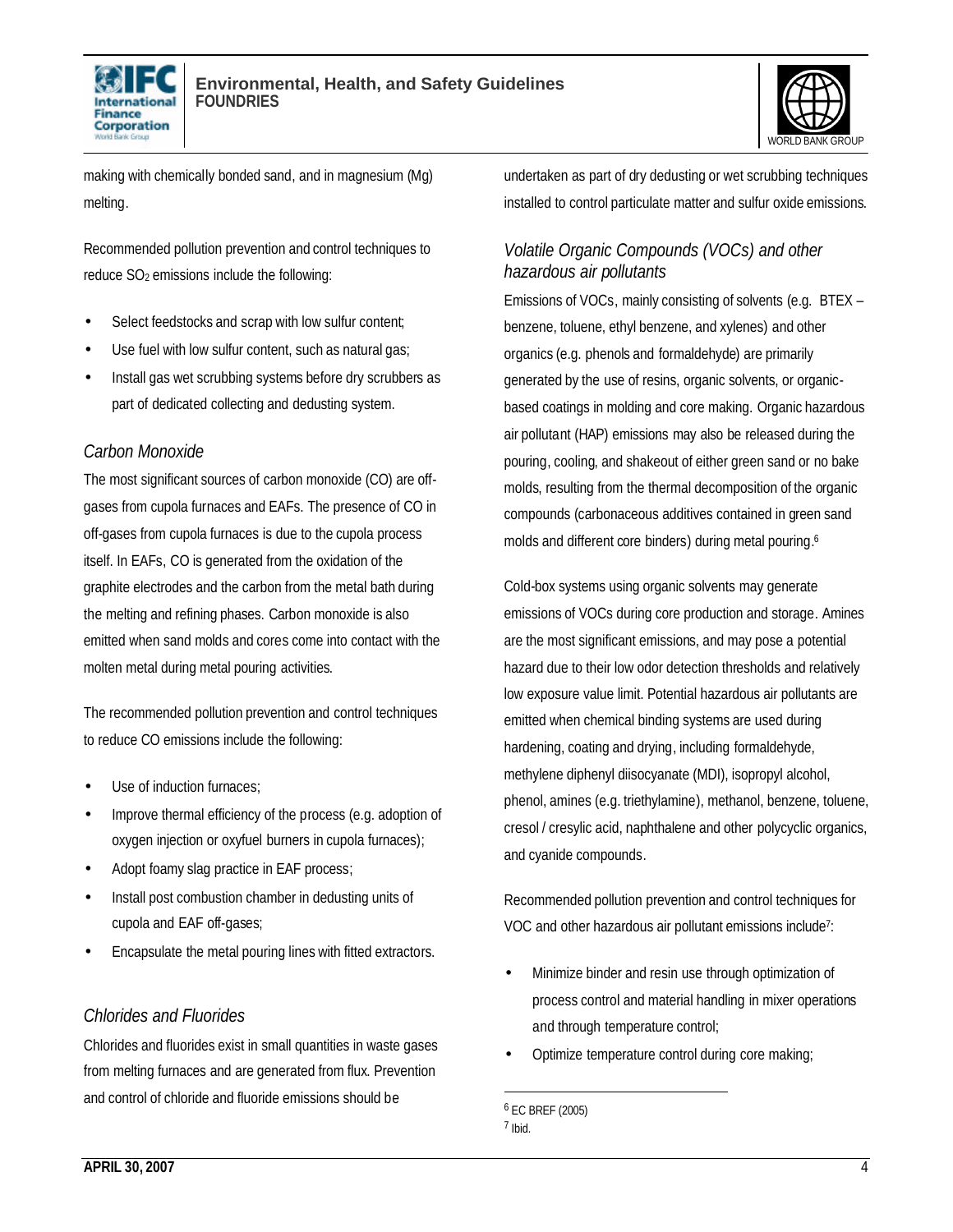



- Replace alcohol-based coating (e.g. isopropyl alcohol) with water-based coating;
- Use non-aromatic solvents (e.g. vegetable oil methyl esters or silicate esters) in core box production;
- Minimize curing gas used for 'cold box binders'.
- Enclose molding or coring machines as well as temporary core storage areas;
- Use cold box systems (e.g. activated carbon adsorption, incineration, chemical scrubbing or biofiltration) to treat spent amines;
- Use of collection systems (e.g. canopy hoods) to capture VOC resulting from chemically-bonded sand preparation, in addition to pouring, cooling and shakeout. Use of adsorption to activated carbon, catalytic oxidation, or biofiltration treatment, as necessary.

#### *Dioxins and Furans <sup>8</sup>*

• Polychlorinated dibenzodioxin and dibenzofuran (dioxins and furans, or PCDD/F) emissions may be emitted during melting processes. In ferrous metal foundries, dioxins may be generated in cupola furnaces, EAFs, and rotary furnaces. PCDD/F may be produced if chloride ions, chlorinated compounds, organic carbon, catalysts, oxygen, and certain temperature levels exist simultaneously in the metallurgical process. The risk of dioxin formation in nonferrous metal foundries is very low.

The primary techniques to prevent dioxin emissions in the melting phase is the post combustion of the furnace off-gas at a temperature above 1200°C, and maximizing the residence time at this temperature. The process is completed with a rapid quenching to minimize time in the dioxin reformation temperature window. Other recommended measures include:

Use clean scrap for melting;

8 EC BREF (2005)

 $\overline{a}$ 

- Inject additive powders (e.g. activated carbons) into the gas stream to adsorb dioxins and remove dust by filtration in fabric filters;
- Install fabric filters with catalytic oxidation system incorporated.

#### *Metals*

Metal emissions should be controlled during the melting and casting processes. Metal emissions may be emitted through volitization and condensation of metals during molten metal pouring into molds. Particulates in ferrous foundries may contain heavy metals, such as zinc (mainly if galvanized steel scrap is used), cadmium, lead (e.g. from painted scrap), nickel, and chromium (these last two in alloy steel casting production) depending on the steel grade being produced and scrap used.

Particulates associated with nonferrous metal production may contain copper, aluminum, lead, tin, and zinc. The presence of metal in particulate emissions can be especially significant during alloying activities and during the introduction of additives. For example, the addition of magnesium to molten metal to produce ductile iron may result in a reaction releasing magnesium oxides and metallic fumes.

High-efficiency dust abatement techniques (as discussed in the 'Dust and Particulate Matter' section of this Guideline) should be used for control of metal particulate emissions. Gaseous metal emissions should be controlled through the installation of dry and semi-dry scrubbers, in combination with dust abatement techniques.

## *Greenhouse Gases (GHGs)*

The foundry process is energy intensive and a significant emitter of carbon dioxide  $(CO<sub>2</sub>)$ , primarily associated with fuel combustion. Most energy use can be attributed to the melting process (40-60 percent of the total energy input). The melting energy input ranges from 500 to 1200 kilowatt hours per ton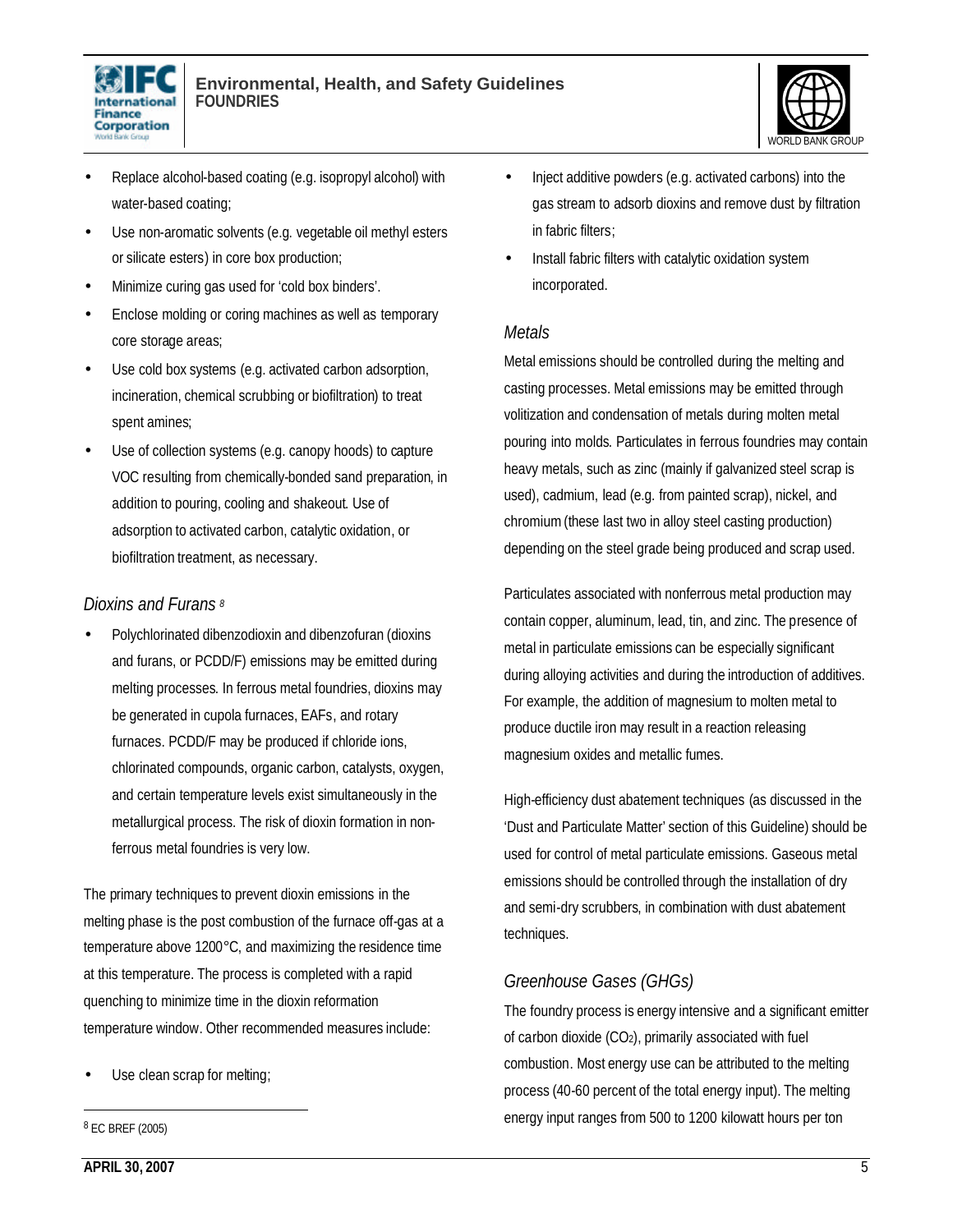



(kWh/t) metal charge for ferrous metals and from 400 to 1200 kWh/t metal charge for aluminum.

Recommended carbon dioxide (CO2) emission prevention and control techniques include the following<sup>9</sup>:

- Replace conventional cupola furnaces with induction, cokeless cupola, or oxygen injection cupola type furnaces. Use medium frequency power in induction furnaces;
- Limit energy consumption and increase energy efficiency through primary measures including, but not limited to:
	- o Adequate surface insulation to limit heat dispersion;
	- o Control of the correct air/fuel ratio reducing excess O2;
	- o Implementation of heat recovery systems;
	- o Use of waste gas thermal properties, through an appropriate heat exchanger, to produce hot water, hot air, and/or steam.
- Implement best available combustion technologies (e.g. oxygen enrichment of blast air, preheating the charge, and automatic control of combustion parameters);
- Implement equipment operation and maintenance practices, and avoid partial-loading of equipment;
- Preheat the scraps prior to use;
- Reduce fuel consumption in heating of ladles and molten metal thermal treatment by adopting recovery gas and / or combustion controls;
- Select fuel with a lower ratio of carbon content to calorific value (e.g. natural gas [CH4]). CO2 emissions from the combustion of CH4 are approximately 60 percent less than the emissions from coal or pet-coke.
- Additional information on the management of greenhouse gases is discussed in the **General EHS Guidelines**.

#### **Solid Waste**

Solid waste streams include sand waste, slag from desulfurization and from melting, dust collected within emissions control systems, refractory waste, and scrubber liquors and sludges (see 'Wastewater' section of this Guideline).

General techniques to manage the waste generated by foundries include the selection, design and construction of storage areas for metals, dust waste from filters, refractory waste, slag, and sand waste, with due consideration of site geological and hydrogeological conditions to prevent potential contamination from potential heavy metal leaching. Transfer points and chemical storage areas (e.g. for resins and binders) should be designed in order to minimize spill risks. Additional guidance on the management of solid and hazardous waste, and hazardous materials, is provided in the **General EHS Guidelines**.

## *Sand Waste*

l

Sand waste from foundries using sand molds is a significant waste by volume. Molding and core sand make up 65 to 80 percent of the total waste from ferrous foundries.<sup>10</sup> Sand that is chemically bound to make cores or shell molds is more difficult to reuse effectively and may be removed as waste after a single use. Sand wastes from brass and bronze foundries are often hazardous and should be disposed of accordingly.

Recommended prevention and control of sand waste includes the following<sup>11</sup>:

- Maximization of sand reuse within the facility;
	- o External re-use of sand waste should be considered, (e.g. as concrete and paving materials, and for brick manufacturing, concrete backfill, and construction fill)

<sup>10</sup> US EPA Office of Compliance. 1998. Sector Note Book Project: Profile of the Metal Casting Industry 11 Ibid.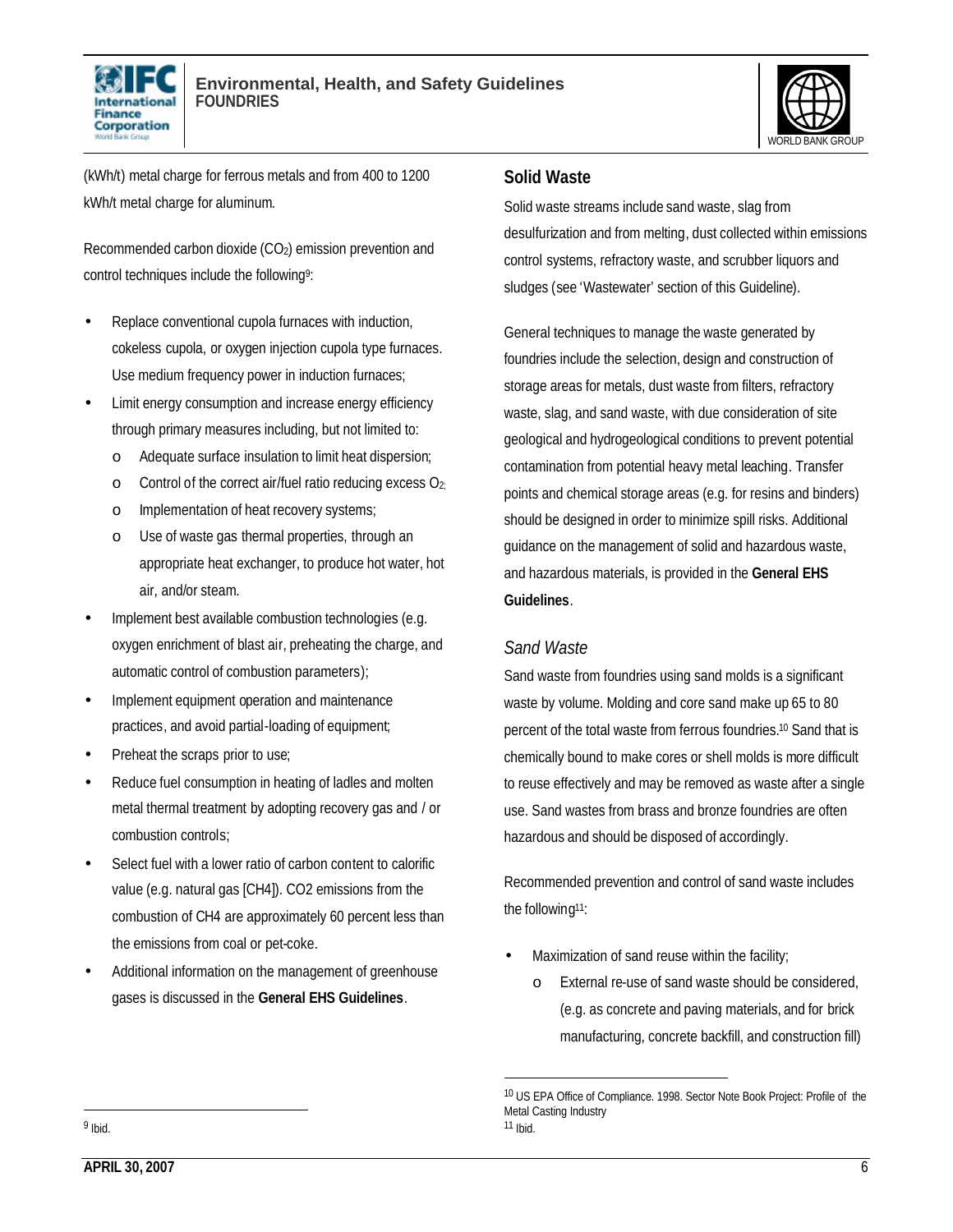



o Green foundry sand should be reused once it is removed from the metal piece and regenerated. Sand recovery methods consist of primary (e.g. vibration, rotating drum or shot blasting) and secondary regeneration (e.g. processing of the sand to remove residual binders, as well as cold mechanical and themal treatments, or wet scrubbing. Thermal treatment units are used to reclaim chemically bonded sand.)

#### *Dust from Abatement Equipment*

Dust from emission control equipment may contain zinc, lead, nickel, cadmium, copper, aluminum, tin, chromium, and other metals, and may be classified as hazardous waste. Dust from emissions control equipment in non-ferrous foundries often contains sufficient levels of metals to make metal recovery economically feasible. Filter dust should be recirculated in the furnaces, to the extent possible. This allows metal recovery through dust reprocessing, and therefore minimizing waste to landfills.

#### *Slag Wastes*

Slag waste often has a complex chemical composition and contains a variety of contaminants from the scrap metals. It may constitute about 25 percent of the solid waste stream from a foundry. Common slag components include metal oxides, melted refractories, sand, and coke ash (if coke is used). Fluxes may also be added to help remove the slag from the furnace. Slag may be hazardous if it contains lead, cadmium, or chromium from steel or nonferrous metals melting.<sup>12</sup>

Recommended prevention and control of slag waste includes the following:

- Slag production should be minimized through process optimization measures including:
	- o Sorting of scrap improves metal quality and reduces the potential for emissions and generation of contaminated slag. Scrap from electronic products, painted scrap, and scrap from used vehicles are potential sources of contamination and should be carefully screened and sorted
	- o Lower metal melting temperatures
	- o Optimizing use of fluxes and refractory lining
- Slag should be reused, and valuable metals should be extracted. Reuse options may, depending on slag characteristics, include block making, road-base construction, and as coarse aggregate.

#### *Sludge Treatment*

Sludge from wastewater treatment may contain heavy metals (e.g. chromium, lead, zinc, and nickel) and oil and grease. A small part of the sludge from wastewater treatment can be internally recycled, however the vast majority of it is landfilled. Metal leaching potential is significant and should be evaluated in relation to establishing reuse potential, and with regard to use of landfill linings and controls. Sludge reuse may require a pretreatment stage, which typically consists of pressing, drying, and granulation activities. Recommended management of hazardous sludge is provided in the **General EHS Guidelines**.

## *Decommissioning Waste*

Industry-specific environmental issues generated during decommissioning include handling and disposal of insulation materials containing asbestos and soil / groundwater contamination from areas such as the coal and raw materials storage stockpiles. Impacts should be prevented through application of sound environmental practices as described in these Guidelines. For guidance on management of legacy

<sup>12</sup> US EPA Office of Compliance. 1998. Sector Note Book Project: Profile of the Metal Casting Industry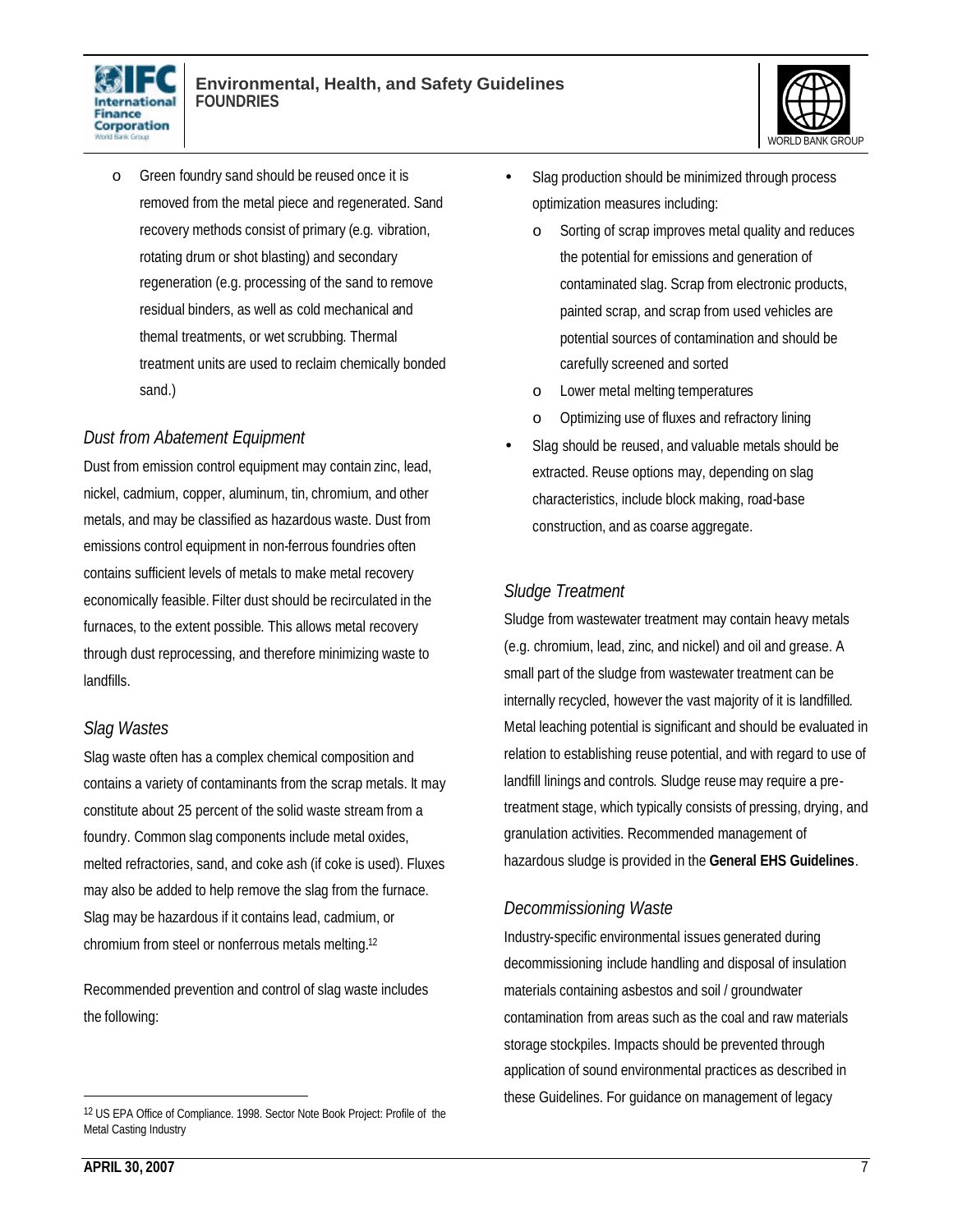



issues which may have resulted in surface and groundwater contamination, refer to the **General EHS Guidelines**.

#### **Wastewater**

#### *Industrial process wastewater*

The most significant use of water in foundries is in the cooling systems of electric furnaces (induction or arc), cupola furnaces, and in wet dedusting systems. In most foundries, water management involves an internal recirculation of water resulting in a minimal effluent volume. Use of wet dedusting techniques may increase water use and consequent disposal management. In core making, where scrubbers are used, the scrubbing solutions from cold-box and hot-box core-making contain biodegradable amines and phenols. In high-pressure diecasting, a wastewater stream is formed, which needs treatment to remove organic (e.g. phenol, oil) compounds before discharge. Wastewater containing metals and suspended solids may be generated if the mold is cooled with water. Wastewater with suspended and dissolved solids and low pH may also be generated if soluble salt cores are used. Wastewater may be generated by certain finishing operations such as quenching and deburring, and may contain high levels of oil and suspended solids.<sup>13</sup>

Recommended prevention techniques for effluent streams from foundries include the following:

- Install closed loops for cooling water to reduce water consumption and discharge;
- Recycle tumbling water by sedimentation or centrifuging followed by filtering;
- Store scrap and other materials (e.g. coal and coke) under cover and / or in bunded area to limit contamination of stormwater and facilitate drainage collection.

### *Process Wastewater Treatment*

Techniques for treating industrial process wastewater in this sector include source segregation and pretreatment of wastewater streams for reduction in heavy metals using chemical precipitation, coagulation and flocculation, etc. Typical wastewater treatment steps include: grease traps, skimmers or oil water separators for separation of oils and floatable solids; filtration for separation of filterable solids; flow and load equalization; sedimentation for suspended solids reduction using clarifiers; dewatering and disposal of residuals in designated hazardous waste landfills. Additional engineering controls may be required for (i) advanced metals removal using membrane filtration or other physical/chemical treatment technologies, (ii) removal of recalcitrant organics using activated carbon or advanced chemical oxidation, (iii) chemical or biological nutrient removal for reduction in nitrogen; and (iv) reduction in effluent toxicity using appropriate technology (such as reverse osmosis, ion exchange, activated carbon, etc.).

Management of industrial wastewater and examples of treatment approaches are discussed in the **General EHS Guidelines**. Through use of these technologies and good practice techniques for wastewater management, facilities should meet the Guideline Values for wastewater discharge as indicated in the relevant table of Section 2 of this industry sector document.

## *Other Wastewater Streams & Water Consumption*

Guidance on the management of non-contaminated wastewater from utility operations, non-contaminated stormwater, and sanitary sewage is provided in the **General EHS Guidelines**. Contaminated streams should be routed to the treatment system for industrial process wastewater. Recommendations to reduce water consumption, especially where it may be a limited natural resource, are provided in the **General EHS Guidelines**.

<sup>13</sup> US EPA Office of Compliance. 1998. Sector Note Book Project: Profile of the Metal Casting Industry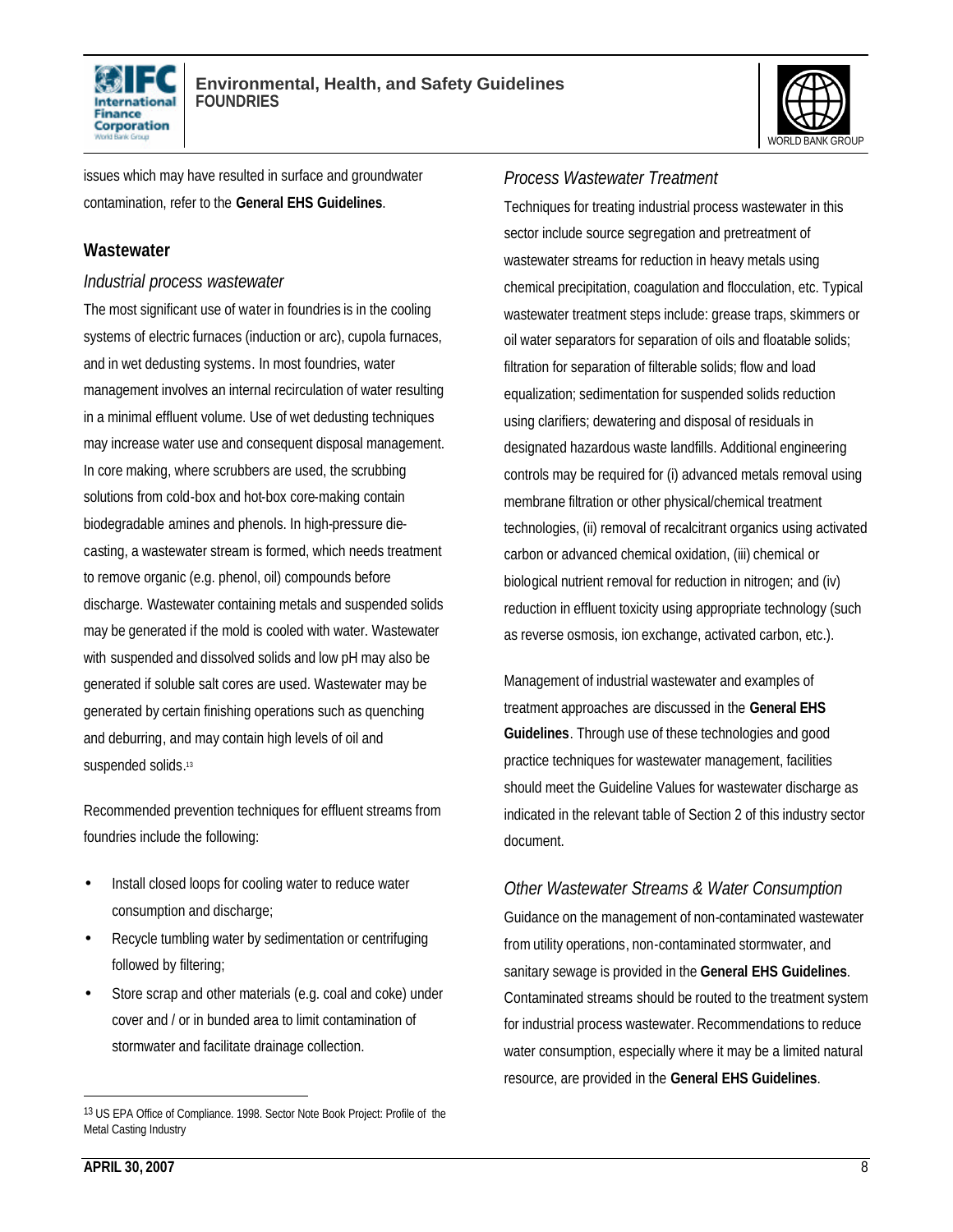



Stormwater from outdoor coal storage areas may become contaminated by highly acidic leachate containing polycyclic aromatic hydrocarbons (PAHs) and heavy metals. Industryspecific recommendations include:

- Pave process areas, segregate contaminated and noncontaminated stormwater, and implement spill control plans. Route stormwater from process areas into the wastewater treatment unit;
- Design leachate collection system and location of coal storage facilities to prevent impacts to soil and water resources. Coal stockpile areas should be paved to segregate potentially contaminated stormwater for pretreatment and treatment in the wastewater treatment unit.

#### **Noise**

The foundry process generates noise from various sources, including scrap handling, furnace charging and EAF melting, fuel burners, shakeout and mould / core shooting, and transportation and ventilation systems. Recommended noise management techniques include the following:

- Enclose the process buildings and / or insulate them;
- Cover and enclose scrap storage and handling areas, as well as shake out and fettling processes;
- Enclose fans, insulate ventilation pipes and use dampers;
- Implement management controls, including limitation of scrap handling and transport during nighttime.

Noise abatement measures should achieve the ambient noise levels described in the **General EHS Guidelines.**

# **1.2 Occupational Health and Safety**

Occupational health and safety issues during the construction, operation, maintenance, and decommissioning of foundry

facilities are common to those of large industrial facilities, and their prevention and control is discussed in the **General EHS Guidelines**.

In addition, the following occupational health and safety issues may be encountered during foundry activities:

- Physical hazards
- Radiation
- Respiratory hazards
- Electrical hazards
- Noise
- Burial hazards
- Fire and explosions

#### **Physical Hazards**

Recommendations for the prevention and control of physical hazards are presented in the **General EHS Guidelines**. Industry specific physical hazards are discussed below.

Physical hazards in foundry operations may be related to handling of large, heavy, and hot raw materials and product (e.g. charging of furnaces); accidents related to heavy mechanical transport (e.g. trains, trucks and forklifts); injuries from grinding and cutting activities (e.g. contact with scrap material ejected by machine-tools); and injuries due to falls from elevation (e.g. high platforms, ladders, and stairs).

#### *Lifting / Movement of Heavy Loads*

Lifting and moving heavy loads at elevated heights using hydraulic platforms and cranes presents a significant occupational safety hazard in foundries. Recommended measures to prevent and control potential worker injury include the following;

• Clear signage in all transport corridors and working areas;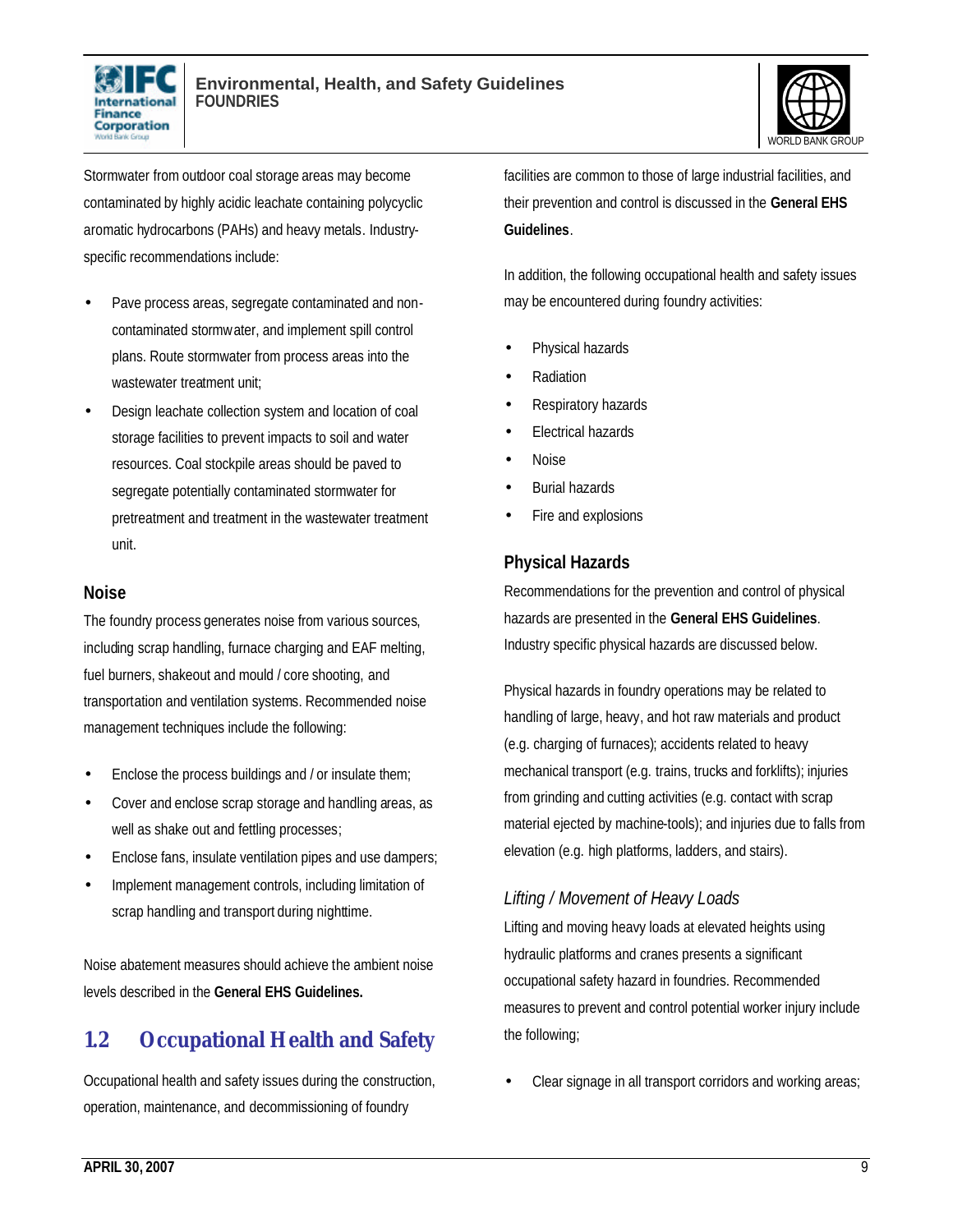



- Appropriate design and layout of facilities to avoid crossover of different activities and flow of processes;
- Implementation of specific load handling and lifting procedures, including:
- Description of load to be lifted (dimensions, weight, position of center of gravity);
- Sling scheme and strength parameters;
- Train staff in the handling of lifting equipment and driving mechanical transport devices.
- The area of operation of fixed handling equipment (e.g. cranes, elevated platforms) should not cross above worker and pre-assembly areas;
- Proper handling and shielding of moving hot liquids, as well as solid metal parts;
- Material and product handling should remain within restricted zones under supervision, with particular attention paid to proximity of electrical cables / equipment;
- Regular maintenance and repair of lifting, electrical, and transport equipment should be conducted.

## *Product Handling*

Prevention and control of injuries related to handling, grinding and cutting activities, and use of scrap, include the following:

- Locate machine-tools at a safe distance from other work areas and from walkways. Individual, enclosed workplaces should be provided to prevent accidents resulting from fettling or the use of grinders;
- Conduct regular inspection and repair of machine-tools, in particular protective shields and safety devices / equipments;
- Provide rails along the transfer plate with interlocked gates that open only when machine is not in use;
- Train staff to properly use machines-tools, and to use appropriate personal protection equipment (PPE).

# *Heat and Hot Liquid Splashes*

High temperatures and direct infrared (IR) radiation are common hazards in foundries. High temperatures can cause fatigue and dehydration. Direct IR radiation also poses a risk to sight. Contact with hot metal or hot water may result in severe burns. Recommended measures for prevention and control of exposure to heat and hot liquids / materials include the following:

- Shield surfaces where close contact with hot equipment or splashing from hot materials is expected (e.g. in cupola furnaces, EAF, induction melting ladles, and casting);
- Implement safety buffer zones to separate areas where hot materials and items are handled or temporarily stored. Rail guards around those areas should be provided, with interlocked gates to control access to areas during operations;
- Use appropriate PPE (e.g. insulated gloves and shoes, goggles to protect against IR and ultraviolet radiation, and clothing to protect against heat radiation);
- Implement shorter shift durations for work in high air temperature environments. Provide regular work breaks and access to drinking water for workers in hot areas;
- Install cooling ventilation to control extreme temperatures.

# **Exposure to Radiation**

Workers may be exposed to gamma rays and related ionizing radiation exposure risks. The following techniques may be used to limit the worker exposure risk:

- Gamma ray testing should be carried out in a controlled, restricted area using a shielded collimator. No other activities should be undertaken in the testing area;
- All incoming scrap should be tested for radioactivity prior to use as feedstock material;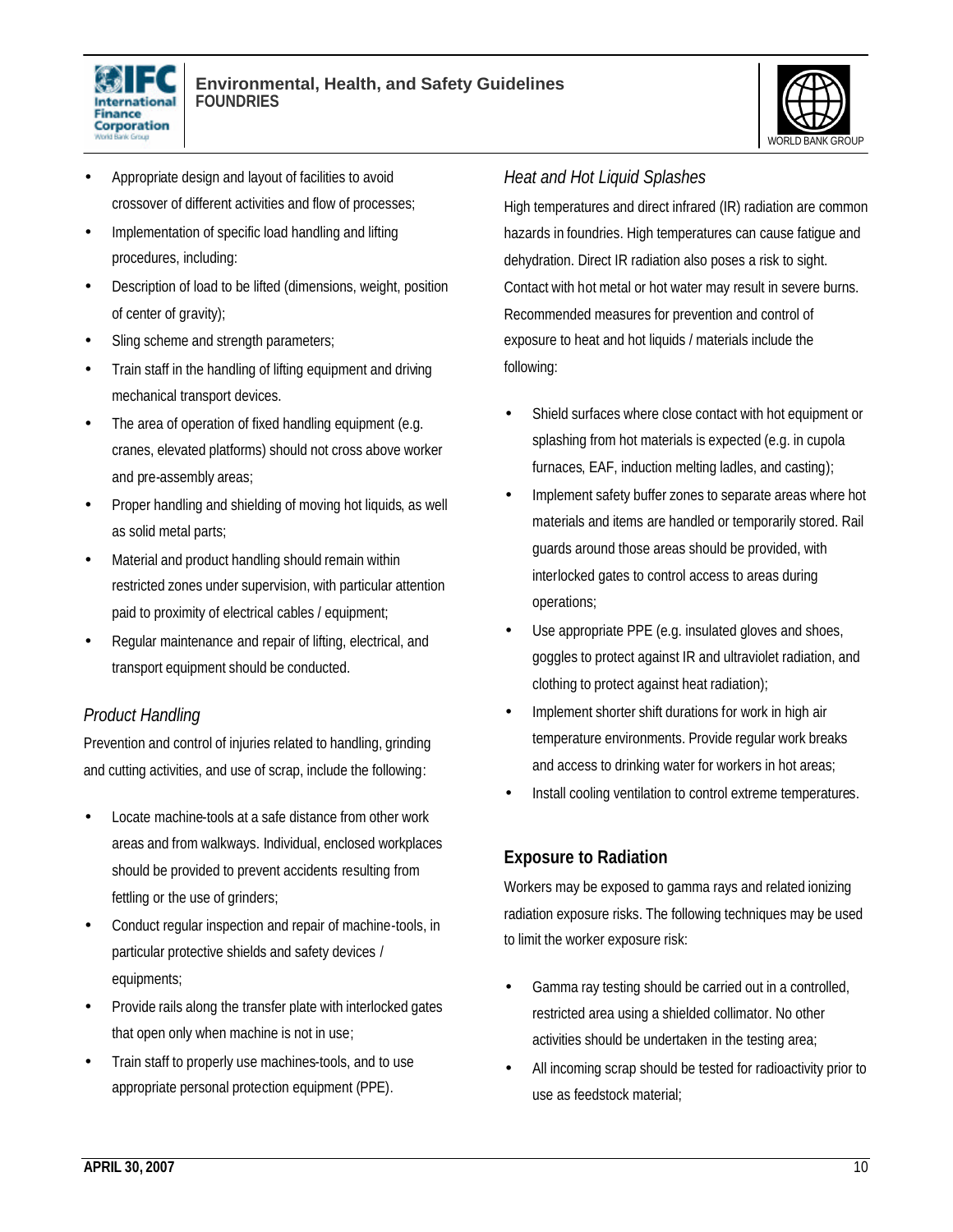



- If the testing area is near the plant boundary, ultrasonic testing (UT) should be considered as an alternative to gamma ray techniques;
- Regular maintenance and repair should be conducted on testing equipment, including protective shields.

# **Exposure to Respiratory Hazards**

#### *Insulation Materials*

The use of insulation material is widespread in foundries and handling of this material during construction and maintenance may release fibers and present an occupational health hazard. Asbestos and other mineral fibers widely used in older plants may expose people to inhalation risks of cancer-causing substances. In order to limit releases, appropriate and material specific work practices should be applied.

#### *Dust and Gases*

Dust generated in foundries includes iron and metallic dusts, which are present in melting, casting and finishing shops; and wooden and sand dusts, which are present in the molding shop. In the former, workers are exposed to iron oxide, and silica dust that may be contaminated with heavy metals such as chromium (Cr), nickel (Ni), lead (Pb), and manganese (Mn). The dust present in the melting and casting shops is generated by high temperature operations, and the fine particle size, and potential metallurgical fumes, creates a serious occupational inhalation risk. In the molding shop, workers are exposed to sand dust, which may contain heavy metals, and wood dust, which may have carcinogenic properties, particularly if hard wood is used.

Recommendations to prevent exposure to gas and dust include the following:

Sources of dust and gases should be separated and enclosed;

- Design facility ventilation to maximize air circulation. Outlet air should be filtered before discharge to the atmosphere;
- Exhaust ventilation should be installed at the significant point sources of dust and gas emissions, particularly the melting shop;
- Use automated equipment, especially in the fettling process;
- Provide a sealed cabin with filtered air conditioning if an operator is needed;
- Provide separated eating facilities that allow for washing before eating;
- Provide facilities that allow work clothes to be separated from personal clothes and for showering / washing after work and before eating;
- Implement a policy for periodic personnel health checks.
- Respiratory hazard control technologies should be used when exposure cannot be avoided with other means, such as operations for creating sand moulds; manual operations such as grinding or use of non-enclosed machine-tools; and during specific maintenance and repair operations.
- Recommendations for respiratory protection include the following:
- Use of filter respirators when exposed to heavy dust (e.g. fettling works);
- For light, metallic dust and gases, fresh-air supplied respirators should be used. Alternatively, a complete facial gas mask (or an "overpressure" helmet) can be used, equipped with electrical ventilation;
- For carbon monoxide (CO) exposure, detection equipment should be installed to alert control rooms and local personnel. In case of emergency intervention in areas with high levels of CO, workers should be provided with portable CO detectors, and fresh-air supplied respirators.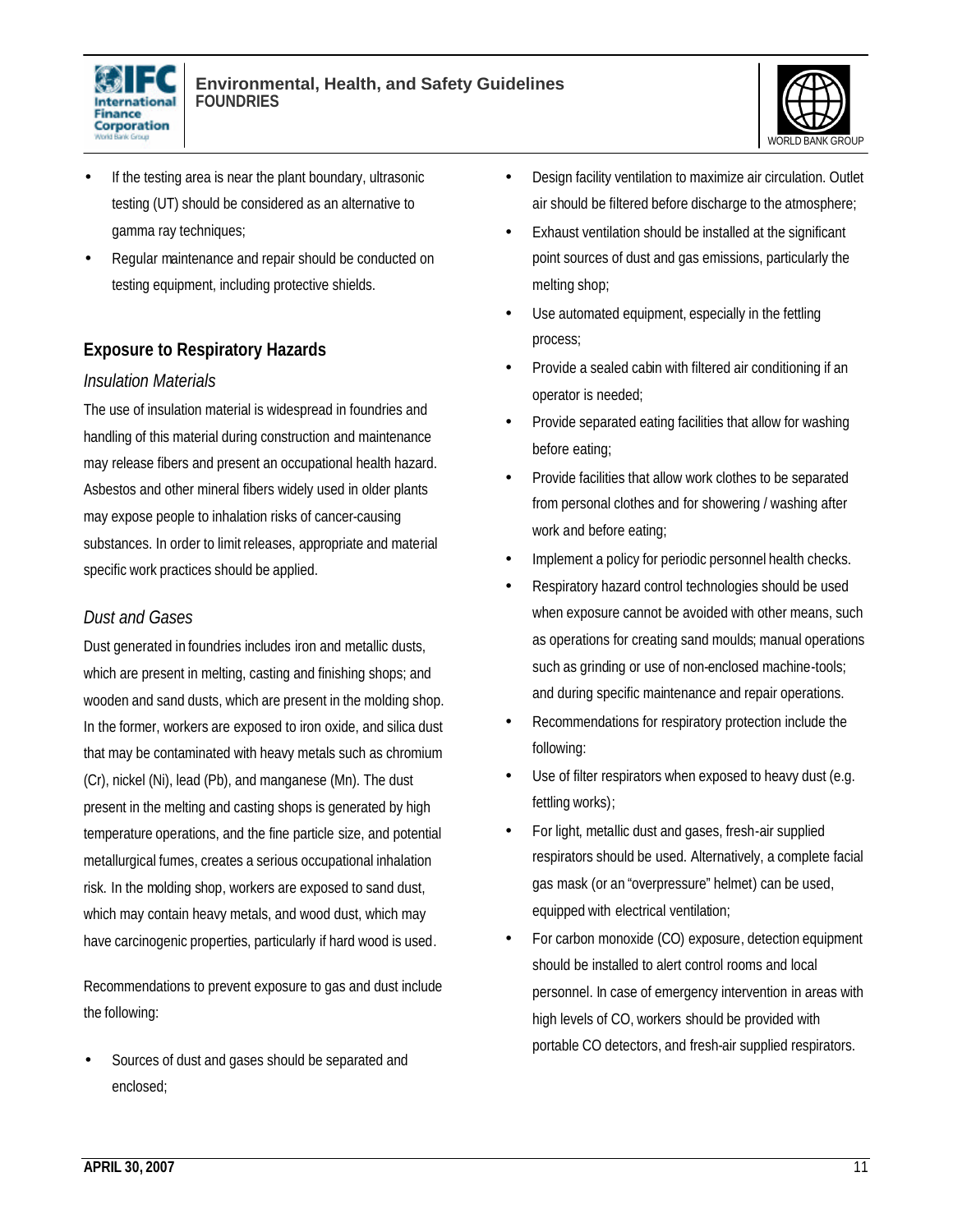



#### **Noise**

Raw and product material handling (e.g. waste metals, plates, bars), sand compacting, wood-model manufacturing, fettling and finishing may generate noise. Recommended measures to prevent and control noise emissions are discussed in the **General EHS Guidelines**.

#### **Electrical Hazards**

Workers may be exposed to electrical hazards due to the presence of heavy-duty electrical equipment throughout foundries. Recommendations to prevent and control exposure to electrical hazards are provided in the **General EHS Guidelines**.

#### **Entrapment**

Workers creating sand molds are exposed to risk of entrapment due to sand collapse in storage areas and during maintenance operations. Measures to prevent sand burials include the application of material storage criteria as described in the **General EHS Guidelines**.

## **Explosion and Fire Hazards**

Handling of liquid metal may generate a risk of explosion, melt runout, and burns, especially if humidity is trapped in enclosed spaces and exposed to molten metal. Other hazards include fires caused by melted metal, and the presence of liquid fuel and other flammable chemicals. In addition, iron foundry slag may be highly reactive if calcium carbide is used to desulfurize the iron.

Recommended techniques to prevent and control explosion and fire hazards include the following:

- Design facility layout to ensure adequate separation of flammable gas and oxygen pipelines, and storage tanks, away from heat sources;
- Separate combustible materials and liquids from hot areas and sources of ignition (e.g. electrical panels);
- Protect flammable gas and oxygen pipelines and tanks during "hot work' maintenance activities;
- Guidance on emergency preparedness and response is provided in the **General EHS Guidelines**.

# **1.3 Community Health and Safety**

Community health and safety impacts during the construction, operation, and decommissioning of foundries are common to those of most industrial facilities, and are discussed, along with recommended management actions for prevention and control, in the **General EHS Guidelines**.

# **2.0 Performance Indicators and Monitoring**

# **2.1 Environment**

## **Emissions and Effluent Guidelines**

Tables 1 and 2 present effluent and emission guidelines for this sector. Guideline values for process emissions and effluents in this sector are indicative of good international industry practice as reflected in relevant standards of countries with recognized regulatory frameworks. These guidelines are achievable under normal operating conditions in appropriately designed and operated facilities through the application of pollution prevention and control techniques discussed in the preceding sections of this document. Emissions guidelines are applicable to process emissions. Combustion source emissions guidelines associated with steam and power generation activities from sources with a capacity equal to or lower than 50 megawatts thermal input (MWth) are addressed in the **General EHS Guidelines** with larger power source emissions addressed in the **EHS Guidelines for Thermal Power**. Guidance on ambient considerations based on the total load of emissions is provided in the **General EHS Guidelines.**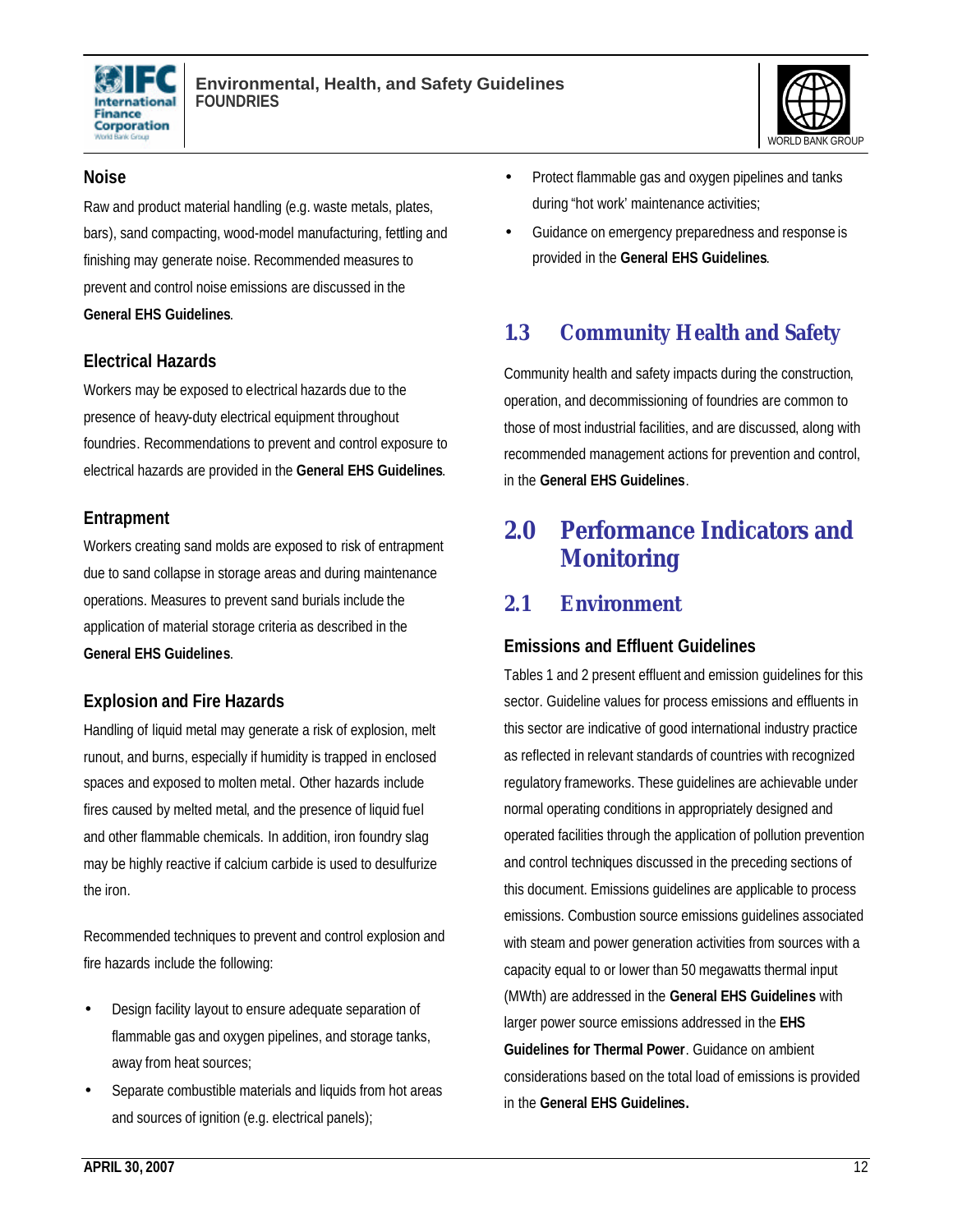



Effluent guidelines are applicable for direct discharges of treated effluents to surface waters for general use. Site-specific discharge levels may be established based on the availability and conditions in the use of publicly operated sewage collection and treatment systems or, if discharged directly to surface waters, on the receiving water use classification as described in the **General EHS Guidelines**. These levels should be achieved, without dilution, at least 95 percent of the time that the plant or unit is operating, to be calculated as a proportion of annual operating hours. Deviation from these levels in consideration of specific, local project conditions should be justified in the environmental assessment.

| <b>Table 1 - Effluents Levels for Foundries</b> |                |                        |  |
|-------------------------------------------------|----------------|------------------------|--|
| <b>Pollutants</b>                               | <b>Units</b>   | <b>Guideline Value</b> |  |
| рH                                              |                | $6-9$                  |  |
| <b>Total suspended solids</b>                   | mq/L           | 35                     |  |
| Oil and grease                                  | mq/L           | 10                     |  |
| Temperature increase                            | $^{\circ}$ C   | 3a                     |  |
| <b>COD</b>                                      | mq/L           | 125                    |  |
| Phenol                                          | mg/L           | 1                      |  |
| Cadmium                                         | mq/L           | 0.01                   |  |
| Chromium (total)                                | mg/L           | 0.5                    |  |
| Copper                                          | mg/L           | 0.5                    |  |
| Lead                                            | mg/L           | 0.2                    |  |
| <b>Nickel</b>                                   | mq/L           | 0.5                    |  |
| Zinc                                            | mg/L           | 0.5                    |  |
| Tin                                             | mq/L           | $\mathfrak{D}$         |  |
| Ammonia                                         | (as N)<br>mq/L | 5                      |  |
| <b>Fluoride</b>                                 | mg/L (as F)    | 5                      |  |
| Iron                                            | mg/L           | 5                      |  |
| Aluminum                                        | kg/t           | 0.02 <sub>b</sub>      |  |
| <b>NOTES:</b>                                   |                |                        |  |

a At the edge of a scientifically established mixing zone which takes into account ambient water quality, receiving water use, potential receptors and assimilative capacity **b** Aluminum smelting and casting

#### **Table 2. Air Emission Levels for Foundries(1)**

| <b>Pollutant</b>                      | <b>Units</b>           | <b>Guideline Value</b>                          |
|---------------------------------------|------------------------|-------------------------------------------------|
| <b>Particulate Matter</b>             | mg/Nm <sup>3</sup>     | $20^{(2)}$                                      |
|                                       |                        | $50^{(3)}$                                      |
| Oil Aerosol / Mist                    | mg/Nm <sup>3</sup>     | 5                                               |
| <b>NO</b> <sub>x</sub>                | mg/Nm <sup>3</sup>     | $400^{(4)}$<br>$120^{(5)}$<br>150%              |
| SO <sub>2</sub>                       | mg/Nm <sup>3</sup>     | $400^{(8)}$<br>$50^{(9)}$<br>120 <sub>(7)</sub> |
| <b>VOC</b>                            | mg/Nm <sup>3</sup>     | $20^{(10)}$<br>30<br>150(11)                    |
| <b>PCDD/F</b>                         | ng TEQ/Nm <sup>3</sup> | 0.1                                             |
| CO                                    | mg/Nm <sup>3</sup>     | $200^{(12)}$<br>$150^{(13)}$                    |
| <b>Amines</b>                         | mg/Nm <sup>3</sup>     | 5(14)                                           |
| <b>Chlorine</b>                       | mg/Nm <sup>3</sup>     | 5(15)                                           |
| Pb, Cd and their compounds            | mg/Nm <sup>3</sup>     | $1 - 2(16)$                                     |
| Ni, Co, Cr, Sn and their<br>compounds | mg/Nm <sup>3</sup>     | 5                                               |
| Cu and their compounds                | mg/Nm <sup>3</sup>     | $5 - 20^{(17)}$                                 |
| Chloride                              | mg/Nm <sup>3</sup>     | 5(18)                                           |
| <b>Fluoride</b>                       | mg/Nm <sup>3</sup>     | 5(19)                                           |
| H <sub>2</sub> S<br>MOTEC.            | ppm v/v                | 5                                               |

**NOTES:**

1. References conditions for limits. For combustion gases: dry, temperature 273K (0°C), pressure 101.3 kPa (1 atmosphere), oxygen content 3% dry for liquid and gaseous fuels, 6% dry for solid fuels. For non-combustion gases: no correction for water vapor or oxygen content, temperature 273K (0°C), pressure 101.3 kPa (1 atmosphere).

2. Particulate matter emissions where toxic metals are present

3. Particulate matter emissions where toxic metals are not present

4. Ferrous metal melting. Maximum emissions level considered on BAT base

and based on cokeless cupola furnaces

5. Non-ferrous metal melting (shaft furnaces)

6. From thermal sand reclamation systems/regeneration units

7. Maximum emissions level considered on BAT base and based on cold blast cupola furnaces

8. Non-ferrous metal melting (shaft furnaces)

9. Ferrous metal melting (cupola furnaces)

10. Non-ferrous metal melting (shaft furnaces)

11. Ferrous metal melting (EAFs). Cupola furnaces may have higher emission levels (up to  $1,000 \text{ mg/N}_3$ )

12. Non-ferrous metal melting (shaft furnaces)

13. Cold box molding and core making shop

14. Non-ferrous metal melting (aluminum)

15. Thermal sand reclamation systems and solvent based investment foundry coating, shelling, and setting operation

16. Higher value applicable to non-ferrous metal foundries from scrap

17. Higher value applicable to copper and its alloy producing processes

18. Furnace emissions where chloride flux is used

19. Furnace emissions where fluoride flux is used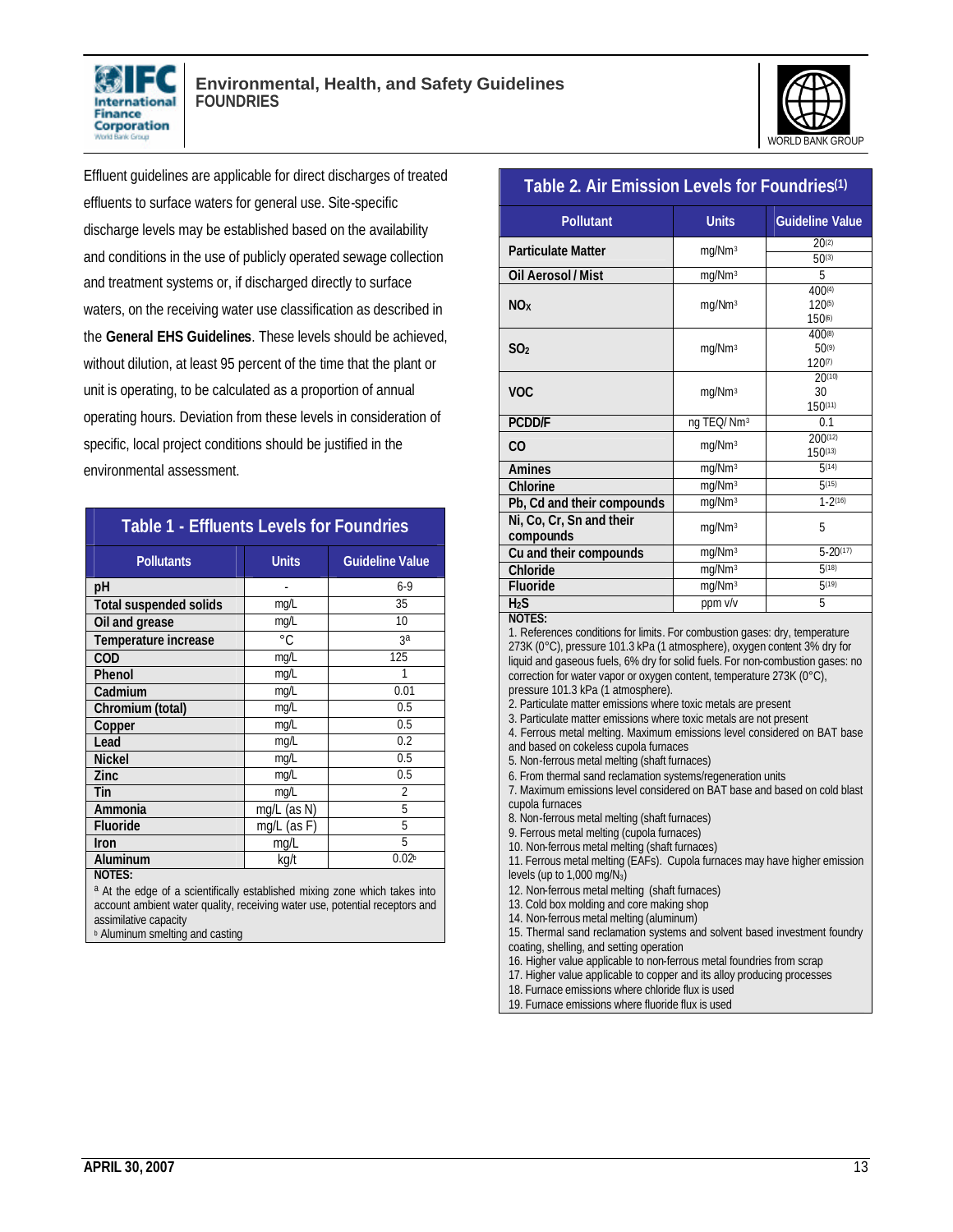



# **Environmental Monitoring**

Environmental monitoring programs for this sector should be implemented to address all activities that have been identified to have potentially significant impacts on the environment, during normal operations and upset conditions. Environmental monitoring activities should be based on direct or indirect indicators of emissions, effluents, and resource use applicable to the particular project.

Monitoring frequency should be sufficient to provide representative data for the parameter being monitored. Monitoring should be conducted by trained individuals following monitoring and record-keeping procedures and using properly calibrated and maintained equipment. Monitoring data should be analyzed and reviewed at regular intervals and compared with the operating standards so that any necessary corrective actions can be taken. Additional guidance on applicable sampling and analytical methods for emissions and effluents is provided in the **General EHS Guidelines**.

# **2.2 Occupational Health and Safety**

#### **Occupational Health and Safety Guidelines**

Occupational health and safety performance should be evaluated against internationally published exposure guidelines, of which examples include the Threshold Limit Value (TLV®) occupational exposure guidelines and Biological Exposure Indices (BEIs®) published by American Conference of Governmental Industrial Hygienists (ACGIH),14 the Pocket Guide to Chemical Hazards published by the United States National Institute for Occupational Health and Safety (NIOSH),<sup>15</sup> Permissible Exposure Limits (PELs) published by the Occupational Safety and Health Administration of the United

 $\overline{a}$ <sup>14</sup> Available at: http://www.acgih.org/TLV/ and http://www.acgih.org/store/ States (OSHA),<sup>16</sup> Indicative Occupational Exposure Limit Values published by European Union member states,<sup>17</sup> or other similar sources.

#### **Accident and Fatality Rates**

Projects should try to reduce the number of accidents among project workers (whether directly employed or subcontracted) to a rate of zero, especially accidents that could result in lost work time, different levels of disability, or even fatalities. Facility rates may be benchmarked against the performance of facilities in this sector in developed countries through consultation with published sources (e.g. US Bureau of Labor Statistics and UK Health and Safety Executive)<sup>18</sup>.

#### **Occupational Health and Safety Monitoring**

The working environment should be monitored for occupational hazards relevant to the specific project. Monitoring should be designed and implemented by accredited professionals<sup>19</sup> as part of an occupational health and safety monitoring program. Facilities should also maintain a record of occupational accidents and diseases and dangerous occurrences and accidents. Additional guidance on occupational health and safety monitoring programs is provided in the **General EHS Guidelines.**

<sup>15</sup> Available at: http://www.cdc.gov/niosh/npg/

<sup>16</sup> Available at:

http://www.osha.gov/pls/oshaweb/owadisp.show\_document?p\_table=STANDAR DS&p\_id=9992

<sup>17</sup> Available at: http://europe.osha.eu.int/good\_practice/risks/ds/oel/

<sup>18</sup> Available at: http://www.bls.gov/iif/ and

http://www.hse.gov.uk/statistics/index.htm

<sup>&</sup>lt;sup>19</sup> Accredited professionals may include Certified Industrial Hygienists,

Registered Occupational Hygienists, or Certified Safety Professionals or their equivalent.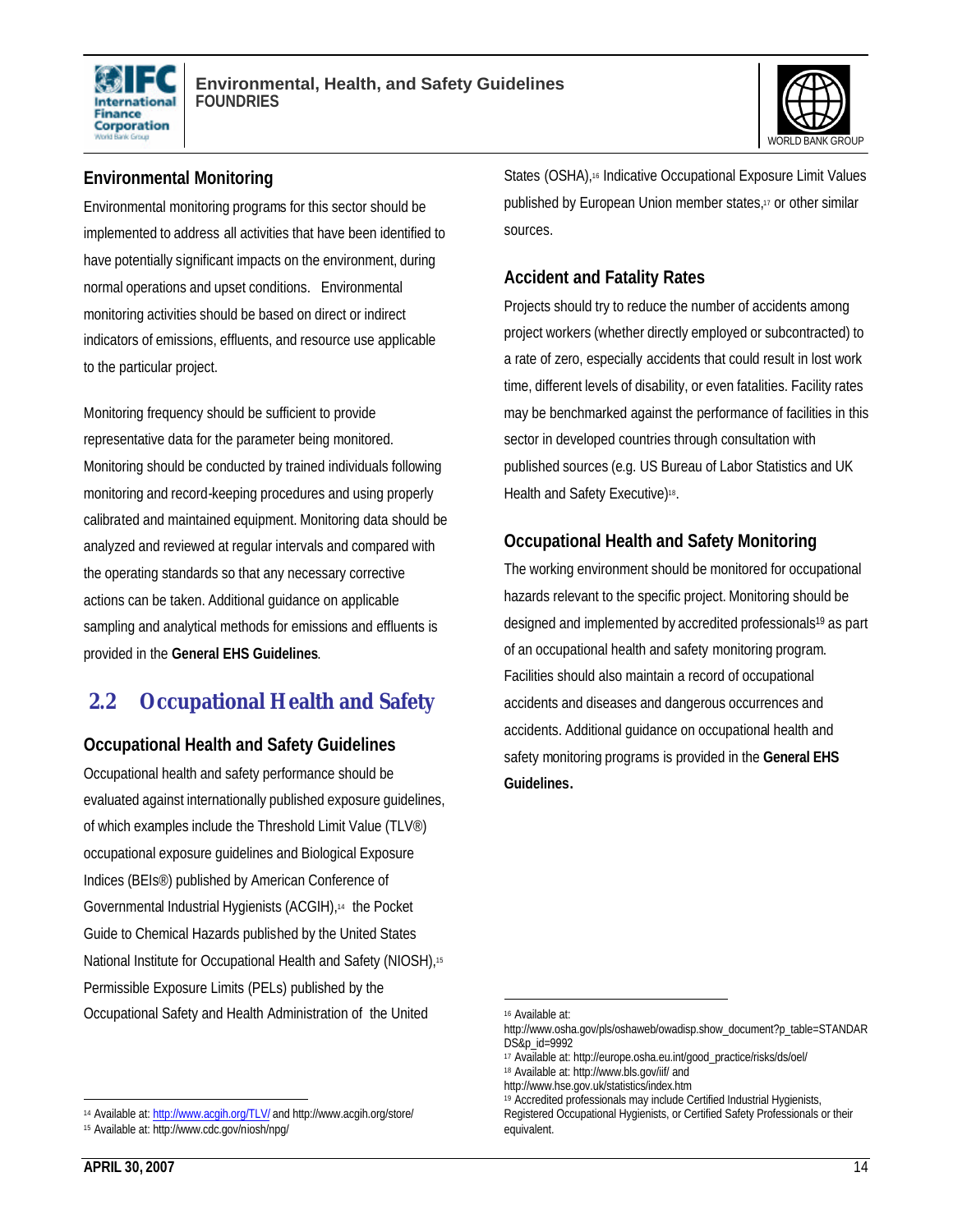



# **3.0 References and Additional Sources**

Australian Government, Department of the Environment and Heritage. 2004. National Pollutant Inventory (NPI), Emission Estimation Technique Manual for Ferrous Foundries, Version 1.2. 3 September 2004. Canberra: Commonwealth of Australia. Available at

http://www.npi.gov.au/handbooks/approved\_handbooks/f2ferr.html

Government of IndiaMinistry of Environment & Forests, Central Pollution Control Board (CPCB). 2005. Annual Report 2004 - 2005. Delhi: CPCB. Available at http://www.cpcb.nic.in/annualreport04-05/ar2004-ch10.htm

European Commission. European Integrated Pollution Prevention and Control Bureau (EIPPCB). 2005. Integrated Pollution Prevention and Control (IPPC). Best Available Technique Reference (BREF) Document on the Smitheries and Foundries Industry. Seville: EIPPCB. Available at http://eippcb.jrc.es/pages/FActivities.htm

German Federal Ministry for the Environment, Nature Conservation and Nuclear Safety (Bundesministerium f?r Umwelt, Naturschutz und Reaktorsicherheit (BMU)). 2002. First General Administrative Regulation Pertaining the Federal Immission Control Act (Technical Instructions on Air Quality Control – TA Luft). Berlin: BMU. Available at

http://www.bmu.de/english/air\_pollution\_control/ta\_luft/doc/36958.php

Irish Environmental Protection Agency (EPA). 1996. BATNEEC Guidance Note Class 3.3 Ferrous Metals Foundries (Draft 3). Dublin: EPA Ireland. Available at http://www.epa.ie/Licensing/BATGuidanceNotes/

Irish Environmental Protection Agency. 1996. BATNEEC Guidance Note Class 3.4 Recovery or Processing of Non-Ferrous Metals (Draft 3). Dublin: EPA Ireland. Available at http://www.epa.ie/Licensing/BATGuidanceNotes/

North Carolina Department of Environment and Natural Resources (DPPEA). Primary Metals Ferrous and Non-Ferrous Foundry. Available at http://www.p2pays.org/ref/01/text/00778/chapter3.htm

UK Department of Trade and Industry (DTI) and Department of the Environment. Environmental Technology Best Practice Programme. Environmental Management Systems in Foundries. London: UK Government.

UK Department of Trade and Industry (DTI) and Department of the Environment. Environmental Technology Best Practice Programme. 1998. Optimising Sand Use in Foundries. London: UK Government.

United Kingdom (UK) Department for Environmental Food and Rural Affairs (DEFRA). 2004. Secretary's State Guidance for Copper and Copper Alloy Processes. Process Guidance Note 2/8 (04). London: DEFRA. Available at http://www.defra.gov.uk/environment/airquality/LAPC/pgnotes

UK DEFRA. 2004. Secretary's State Guidance for Electrical, Crucible and Reverberatory Furnaces. Process Guidance Note 2/3 (04). London: DEFRA. Available at http://www.defra.gov.uk/environment/airquality/LAPC/pgnotes/

UK DEFRA. 2004. Secretary's State Guidance for Hot and Cold Blast Cupolas and Rotary Furnaces. Process Guidance Note 2/5 (04). London: DEFRA. Available at http://www.defra.gov.uk/environment/airquality/LAPC/pgnotes/

UK DEFRA. 2004. Secretary's State Guidance for Furnaces for the Extraction of Non-Ferrous Metal from Scrap. Process Guidance Note 2/1 (04). London: DEFRA. Available at

http://www.defra.gov.uk/environment/airquality/LAPC/pgnotes/

UK DEFRA. 2004. Secretary's State Guidance for Iron, Steel and Non-Ferrous Metal Process. Process Guidance Note 2/4 (04). London: DEFRA. Available at http://www.defra.gov.uk/environment/airquality/LAPC/pgnotes/

UK DEFRA. 2004. Secretary's State Guidance for Metal Decontamination Processes. Process Guidance Note 2/9 (04). London: DEFRA. Available at http://www.defra.gov.uk/environment/airquality/LAPC/pgnotes/

UK DEFRA. 2004. Secretary's State Guidance for Processes Melting and Producing Aluminium and its Alloys. Process Guidance Note 2/6a (04). London: DEFRA. Available at

http://www.defra.gov.uk/environment/airquality/LAPC/pgnotes/

UK DEFRA. 2004. Secretary's State Guidance for Zinc and Zinc Alloy Processes. Process Guidance Note 2/7 (04). London: DEFRA. Available at Available at http://www.defra.gov.uk/environment/airquality/LAPC/pgnotes/

UK Environmental Agency. 2001. Integrated Pollution Prevention and Control (IPPC) Interim Guidance for the Ferrous Foundries Sector. Sector Guidance Note IPPC S2.03. Bristol: Environment Agency.

UK Environment Agency. 2002. Integrated Pollution Prevention and Control (IPPC) Technical Guidance for Non-Ferrous Metals and the Production of Carbon and Graphite. Version 1: January 2002. Sector Guidance Note IPPC S2.03. Bristol: Environment Agency. Available at http://www.environmentagency.gov.uk/business/444304/444369/673298/nfm/?version=1&lang=\_e

United States (US) Environmental Protection Agency (EPA). 1995. Profile of the Nonferrous Metals Industry. EPA Office of Compliance Sector Note Book Project. EPA/310-R-95-010. Washington, DC: US EPA. Available at http://www.epa.gov/compliance/resources/publications/assistance/sectors/noteb ooks/nonferrous.html

US EPA. 1998. Profile of the Metal Casting Industry. EPA Office of Compliance Sector Note Book Project. EPA/310-R-97-004. Washington, DC: US EPA. Available at

http://www.epa.gov/compliance/resources/publications/assistance/sectors/noteb ooks/casting.html

US EPA. 1998. Technology Transfer Network Clearinghouse for Inventories and Emissions Factors. AP 42, Fifth Edition, Vol. 1 Chapter 12: Metallurgical Industry. Available at http://www.epa.gov/ttn/chief/ap42/ch12/index.html

US EPA. 2004. Code of Federal Regulations (CFR) Title 40: Protection of the Environment. Part 63. National Emission Standards for Hazardous Air Pollutants for Iron and Steel Foundries. Washington, DC: Office of the Federal Register. Available at http://epa.gov/ttncaaa1/t3/fr\_notices/8287founddirfin.pdf

US EPA. 2002. Beneficial Reuse of Foundry Sand: A Review of State Practices and Regulations. Sector Strategies Division, Office of Policy, Economics and Innovation in partnership with the American Foundry Society and the Association of State and Territorial Solid Waste Management Officials. Washington, DC: US EPA. Available at http://www.epa.gov/ispd/metalcasting/reuse.pdf

US EPA. 2004. Environmental Management Systems (EMS) Implementation Guide for the Foundry Industry. Sector Strategies Division, Office of Policy, Economics and Innovation, in partnership with the American Foundry Society and Indiana Cast Metals Association. Washington, DC: US EPA. Available at http://www.epa.gov/sectors/metalcasting/foundry\_complete.pdf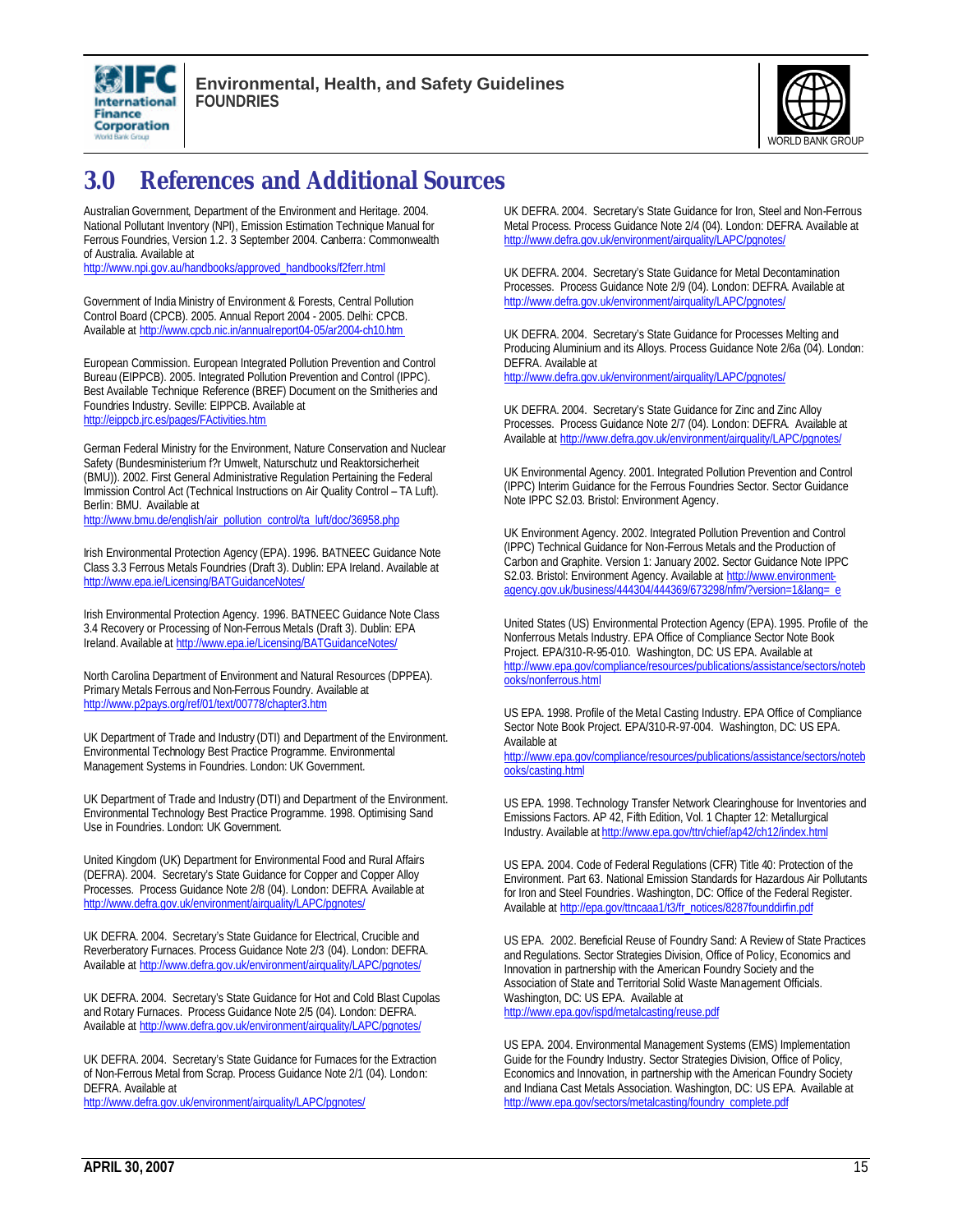



# **Annex A: General Description of Industry Activities**

Foundries produce ferrous and non-ferrous metal castings. Ferrous castings are comprised of iron and steel, while nonferrous castings primarily include aluminum, copper, zinc, lead, tin, nickel, magnesium, and titanium. Castings are produced by melting, pouring, and casting the ferrous and non-ferrous metals. Many foundries cast both types of materials.

Ferrous castings typically include:

- Grey cast iron, with good damping and machinability characteristics, but lower durability;
- Malleable cast iron, containing small amounts of carbon, silicon, manganese, phosphorus, sulfur and metal alloys;
- Spheroidal graphite cast iron (SG), obtained by removing the sulfur from the melt of cast iron;
- Cast carbon steel (low-medium-high), with superior strength, ductility, heat resistance, and weldability compared to iron casting.

Non-ferrous metals are produced to meet product specifications such as mechanical properties, corrosion resistance, machinability, lightness, and thermal and electrical conductivity.

Non-ferrous casting includes many non-ferrous compounds, such as: aluminum and aluminum alloys; copper and copper alloys; zinc and zinc alloys; magnesium and magnesium alloys; cobalt-base alloys; nickel and nickel alloys; titanium and titanium alloys; zirconium and zirconium alloys; and cast metal-matrix composites.

Common non-ferrous alloys include: copper – zinc alloy (Brass); copper – tin alloy (Bronze); nickel-copper alloys (monel / cupronickel); nickel-chromium-iron alloys (stainless steel); aluminum-copper alloys; aluminum-silicon alloys; aluminummagnesium-alloys; and titanium alloys.

#### **The Foundry Process**

Many different casting techniques are available. All involve the construction of a container (mold) into which molten metal is poured.

Two basic casting process subgroups are based on expendable and non-expendable mold casting. Expendable mold casting, typical to ferrous foundries although also used in non-ferrous casting, uses lost molds (e.g. sand molding). Non-expendable mold casting, adopted mainly in non-ferrous foundries, uses permanent molds (e.g. die-casting). Lost molds are separated from the casting and destroyed during the shakeout phase, while permanent molds are reused. A variety of techniques are used within these two mold casting processes depending on the melting, molding and core-making systems, the casting system, and finishing techniques applied.

A typical foundry process, outlined in Figure A.1, includes the following major activities: Melting and metal treatment in the melting shop; preparation of molds and cores in the molding shop; casting of molten metal into the mold, cooling for solidification, and removing the casting from the mold in the casting shop; and finishing of raw casting in the finishing shop.

#### *Melting Shop*

Different types of melting furnaces and metal treatments are used to produce ferrous and non-ferrous materials depending on the type of metal involved.

*Cast iron* is typically melted in cupola furnaces, induction furnaces (IF), electric arc furnaces (EAF), or rotary furnaces. Use of induction furnaces (coreless induction-type furnace for melting and channel induction-type for holding) is preferred over cupola furnaces due to their superior environmental performance. EAFs are employed less commonly.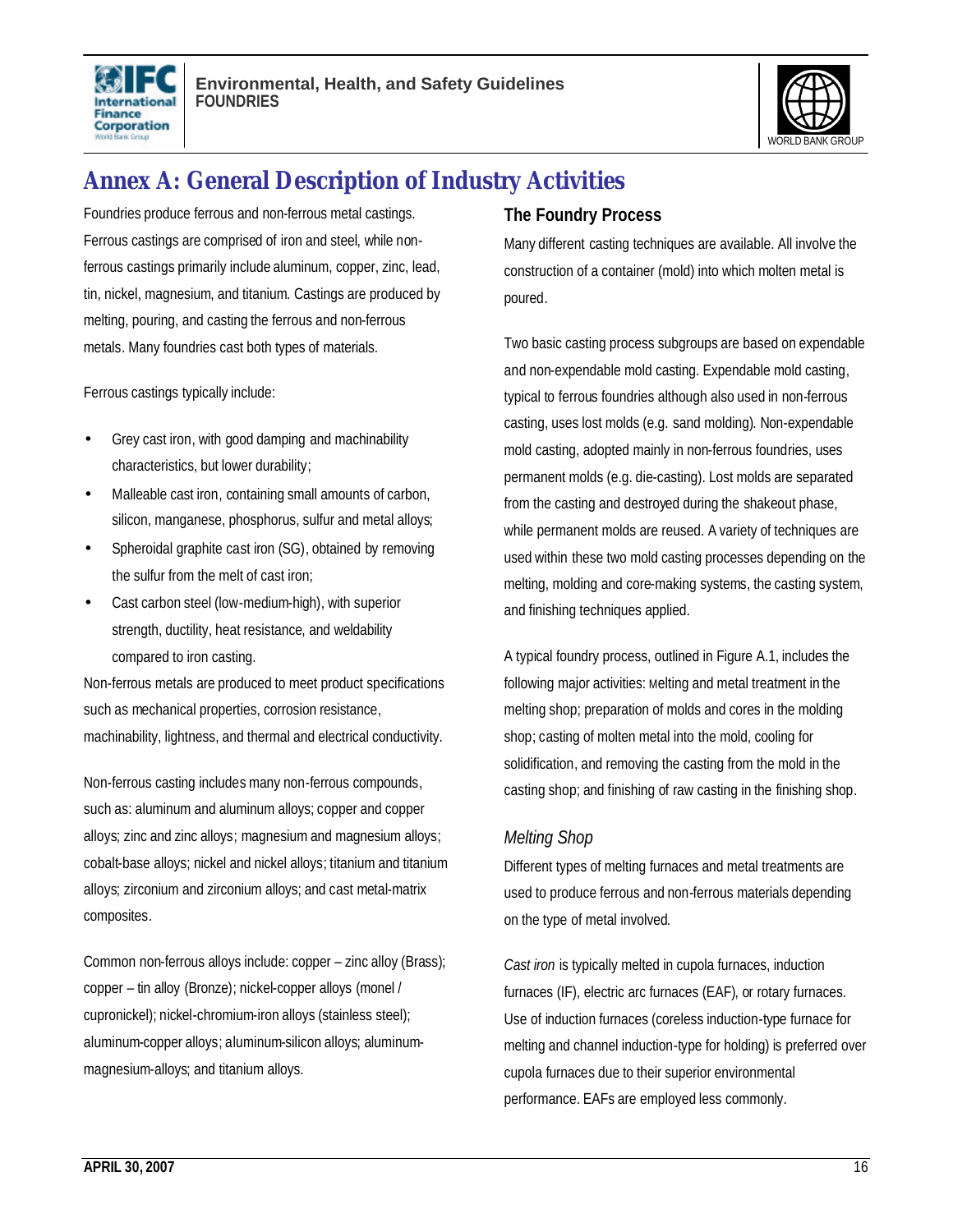



*Cast steel* is typically melted in electric arc furnaces or coreless induction furnaces. Cast steel metal treatment consists of refining (e.g. removal of carbon, silicon, sulfur and or phosphorous) and deoxidization depending on the charge metal and required quality of the casting product.

Melted metal may require treatments such as desulfurization, and deslagging. To remove impurities in the melt, metal flux is added to the furnace charge or to the molten metal. Flux unites with impurities to form dross or slag which is removed before pouring.

#### *Cupola Furnaces*

The cupola furnace is the common furnace used for cast iron melting and the oldest type of furnace used in foundries. It is a cylindrical shaft type furnace lined with refractory material. The furnace uses coke as a fuel and combustion air. Molten iron flows down the cupola furnace while combustion gases move upward leaving the furnace through its stack. As melting proceeds, new material is added at the top of the shaft through a charging door. Added flux combines with non-metallic impurities in the iron to form slag, which is lighter than molten iron and floats on the top of the molten metal protecting it from oxidation. The liquid metal is tapped through a tap-hole at the level of the sand bed and collected into a ladle and / or a holding furnace. The slag is removed through a hole at higher level. Coke accounts for 8–16 percent of the total charge to provide the heat needed to melt the metal. Melting capacities of cupola furnaces generally range from 3 to 25 metric tons per hour.

Cupola furnaces require a reducing atmosphere to prevent oxidation of the iron as it is melted. Oxidization is minimized by assuring the presence of carbon monoxide (CO) in the combustion gas (about 11-14 percent CO content). This results in inefficient use of the available energy in the coke, and significant CO emissions to the environment. Alternative technologies can be used to increase the efficiency of the

cupola furnace and reduce CO emissions. These include preheating combustion air up to 600°C as performed in the Hot Blast Cupola20; oxygen enrichment; or supersonic direct injection of pure oxygen.

The cupola process also produces a significant amount of particulate emissions. Emission control systems typically require use of high energy wet scrubbers or dry baghouse (fabric filter) systems.

# *Electric Arc Furnaces (EAF)*

The EAF is a batching furnace often used in large steel foundries. Its use for cast iron production is less common. The EAF is shaped as a ladle. Heat required to melt the metal is produced with an electric arc from electrodes, initially positioned above the charge. The furnace is tapped by tilting it and forcing the molten metal to flow out through the tapping spout. Opposite the tapping spout is an operating door that allows deslagging and sampling operations.

## *Induction Furnaces*

Induction furnaces (IF) are used for melting ferrous and nonferrous metals. Melting is achieved through a strong magnetic field created by passing an alternating electric current through a coil wrapped around the furnace and consequently creating an electric current through the metal. The electric resistance of the metal produces heat, which melts the metal itself. These furnaces provide excellent metallurgical control and are relatively pollution free.

The most significant air emissions released by IFs relate to the charge cleanliness resulting in the emission of dust and fumes (organic or metallic). Other emissions result from chemical

<sup>20</sup> EC BREF (2001) on the Smitheries and Foundries Industry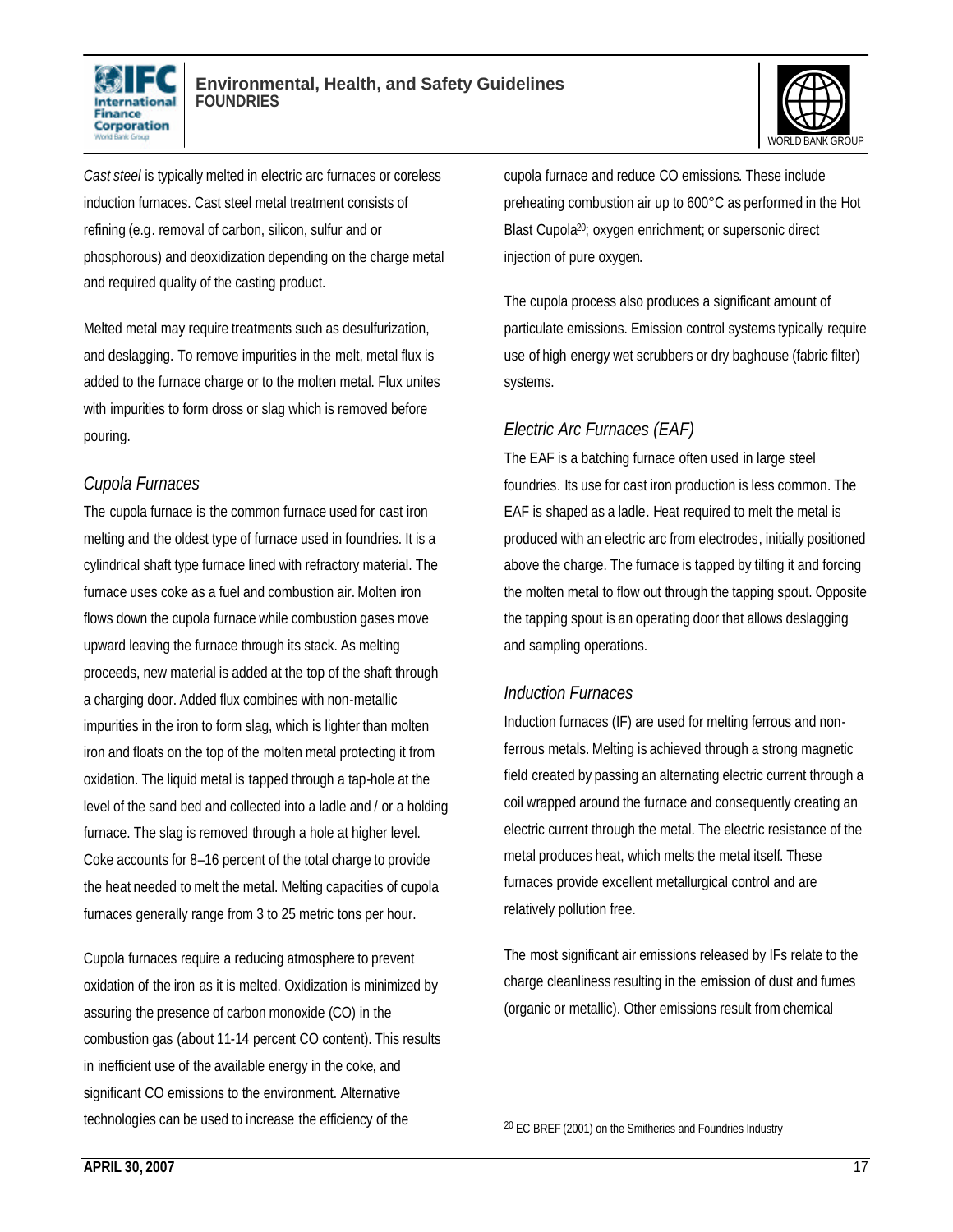



reactions during holding or adjusting the metal composition, which originate metallurgical fumes.<sup>21</sup>

#### *Reverberatory or Hearth Furnaces*

Reverberatory or hearth furnaces are used for batch melting of non-ferrous metals. It is a static furnace with direct heating and consists of a refractory-lined, rectangular or circular bath furnace that is fired by wall or roof mounted burners. Hot air and combustion gases from the burners are blown over the metal charge and exhausted out of the furnace. In addition to the oil or gas fuel burners, oxy-fuel burners may also be used to increase the melting rate. These furnaces are typically used for smallscale production as emissions control is difficult.

## *Crucible Furnaces*

Crucible furnaces are used primarily to melt smaller amounts of non-ferrous metals. The crucible or refractory container is heated in a furnace fired with natural gas, liquid fuel (e.g. propane) or by electricity. The crucible is either tilted manually, with a crane, or automatically, to pour the molten metal into the mold.<sup>22</sup>

## *Rotary Furnaces*

The rotary furnace consists of a horizontal cylindrical vessel in which the metallic charge is heated by a burner located at one side of the furnace. The flue gases leave the oven through the opposite side. Once the metal is melted, and after a composition check and adjustment, a tap-hole in front of the furnace is opened and the melt in the furnace is discharged into ladles. Rotary furnaces are used for melting volumes of 2 to 20 tonnes, with typical production capacities of 1 to 16 tonnes per hour. Emissions control is often difficult.

Rotary furnaces have been used in non-ferrous melting for many years. In this type of furnace, traditional oil-air burners can provide relatively low melting temperatures. The development of oxygen-air burners has enabled their use in cast iron production, using a higher amount of steel scrap and applying graphite for carburization.

#### *Shaft Furnaces*

Shaft furnaces are only used for non-ferrous metal melting, mainly for aluminum. It is a simple vertical furnace with a collecting hearth (inside or outside the furnace) and burner system at the lower end, and a material charging system at the top. The burners are usually gas-fired. Combustion gases are usually extracted and cleaned. An afterburner is sometimes used to treat any carbon monoxide, oil, volatile organic compounds (VOC), or dioxins produced.

#### *Radiant Roof Furnaces*

Radiant roof furnaces are mainly used in non-ferrous (aluminum) pressure die-casting shops with centralized melting facilities. The radiant-roof furnace is a low-energy holding furnace with a heavily insulated box design with banks of resistance elements in a hinged, insulated roof. Typical units have capacities of 250 – 1000 kilograms (kg).<sup>23</sup>

## **Molding Shop**

Before metal casting can take place, a mold is created into which the molten metal is poured and cooled. The mold normally consists of a top and bottom form, containing the cavity into which molten metal is poured to produce a casting. To obtain tunnels or holes in the finished mold (or to shape the interior of the casting or that part of the casting that cannot be shaped by the pattern) a sand or metal insert called a "core" is placed inside. The materials used to make the molds depend on the type of metal being cast, the desired shape of the final

<sup>21</sup> EC BREF (2001) on the Smitheries and Foundries Industry and US EPA Office of Compliance. 1998. Sector Note Book Project: Profile of the Metal Casting Industry

<sup>22</sup> EC BREF (2001) on the Smitheries and Foundries Industry

 $\overline{a}$ 23 EC BREF (2001) on the Smitheries and Foundries Industry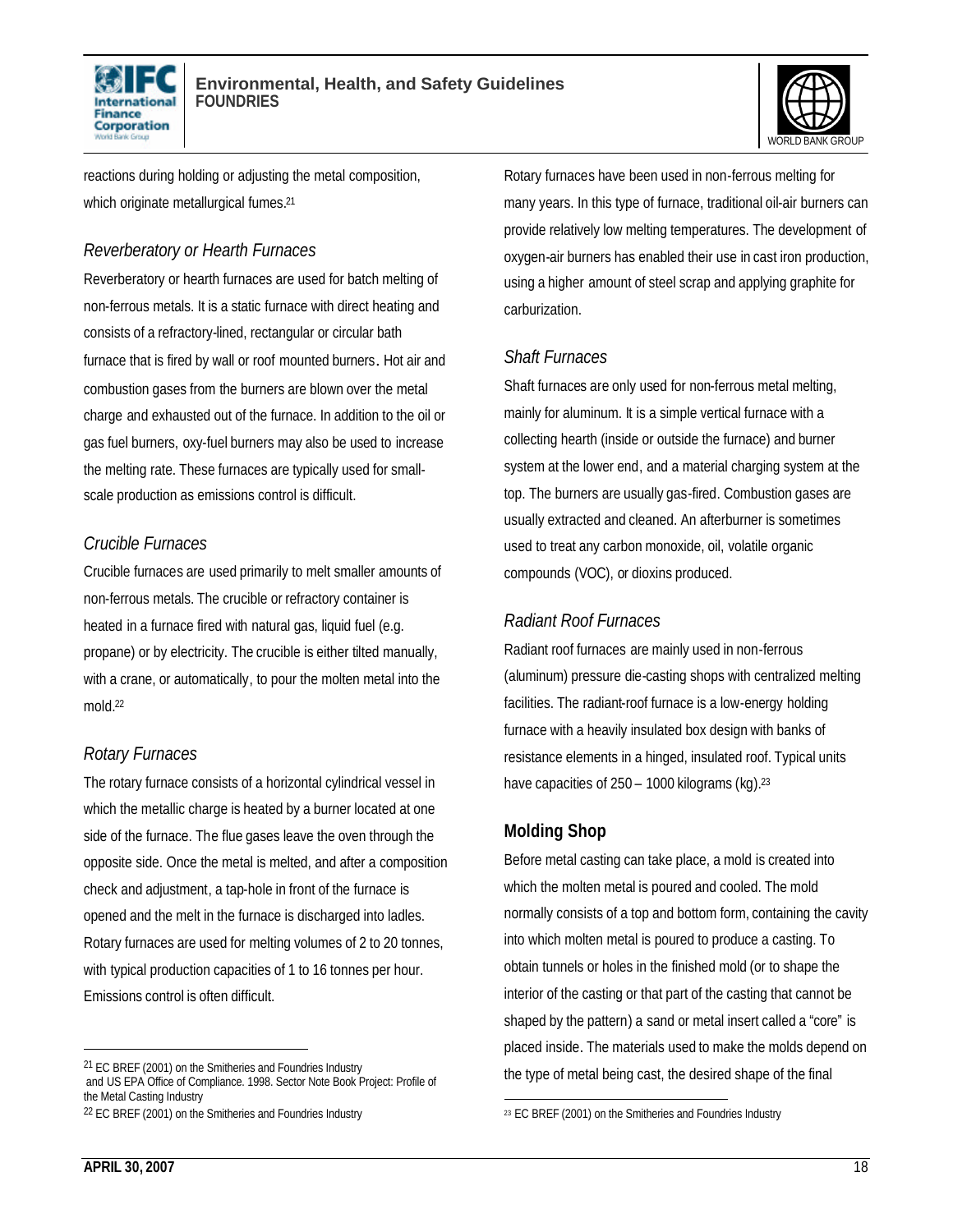



product, and the casting technique. Molds can be classified in two broad types<sup>24</sup>:

- *Lost molds (single use molds):* These are specially made for each casting and are destroyed in the shake-out process. These molds are generally made of sand and are clay-bonded, chemically bonded, or sometimes unbonded. Investment casting (lost wax) can also be included in this family;
- *Permanent molds (multi-use molds*): These are used for gravity and low-pressure casting, high pressure diecasting, and centrifugal casting. Typically, permanent molds are metallic.

Sand is the most common molding material used. Sand grains are bonded together to form the desired shape. The choice of binder technology used depends on factors such as the casting size, the type of sand used, the production rate, the metal poured, and the shakeout properties. In general, the various binding systems can be classified as either clay-bonded sand (green sand) or chemically-bonded sand. The differences in binding systems can have an impact on the amount and toxicity of wastes generated and potential environmental emissions.<sup>25</sup> Green sand, which is a mixture of sand, clay, carbonaceous material, and water, is used as a mold in 85 percent of foundries. The sand provides the structure for the mold, the clay binds the sand together, and the carbonaceous materials prevent rust. Water is used to activate the clay. The mold must be dry otherwise it may present a risk of explosion. Green sand is not used to form cores, which require different physical characteristic than mold. Cores should be strong enough to withstand the molten metal and collapsible so they can be removed from the metal piece after cooling. Cores are typically obtained from silica sand and strong chemical binders placed in

system is obtained through chemical or catalytic reactions, or by heat. Sand cores and chemically-bonded sand molds are often treated with water-based or spirit-based blacking to improve surface characteristics. The advantages to using chemicallybonded molds over green sand molds include a longer storage life for the molds; a potentially lower metal pouring temperature; and better dimensional stability, and surface finish to the molds. Disadvantages include higher costs of chemical binders and energy used in the process; added complexity to reclaim used sand; and environmental and worker safety concerns related to air emissions associated with binding chemicals during curing and metal pouring. 26

a core box. The hardening or curing of the chemical binding

Sand molding involves the use of large volumes of sand, with sand-to-liquid metal weight ratios generally ranging from 1:1 to 20:1. After the solidification process, the mold is broken away from the metal piece in a process called "shake-out" whereby the sand mold is shaken from the metal parts. Most of the used sand from green sand molds is reused to make future molds. Reused sand mixtures are also often used to create cores. However, a portion of sand becomes spent after a number of uses and needs to be disposed of. For this reason, mold and core making are a large source of foundry waste.

Investment casting, also known as the lost wax process, is one of oldest manufacturing processes. It is used to make parts with complex shapes or for high-precision metal castings. An investment mold is obtained by pouring, around (investing) a wax or thermoplastic pattern, a slurry which conforms to the pattern shape and subsequently sets to form the investment mold. After the mold has dried, the pattern is burned or melted out of the mold cavity and the mold is ready to be utilized.

l

1

<sup>24</sup> Ibid.

<sup>25</sup> US EPA Office of Compliance. 1998. Sector Note Book Project: Profile of the Metal Casting Industry

<sup>26</sup> US EPA Office of Compliance. 1998. Sector Note Book Project: Profile of the Metal Casting Industry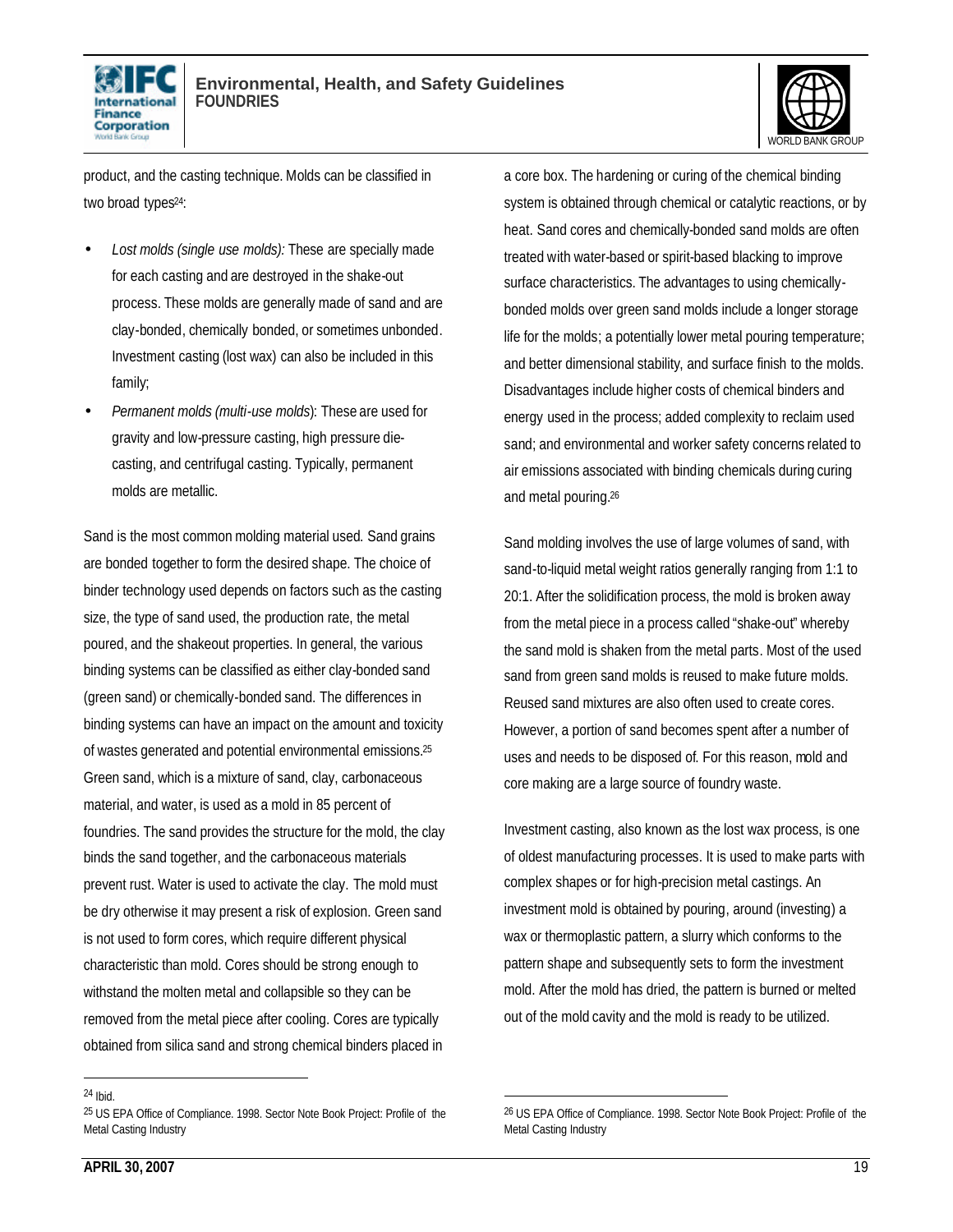



Permanent metal molds are typically used in foundries producing large quantities of the same piece. They can be used for casting both ferrous and non-ferrous metals as long as the mold metal has a higher melting point than the casting metal. Metal molds are used for gravitational casting, low and high pressure die-casting, and centrifugal casting. Cores for permanent molds can be made of sand, plaster, collapsible metal, or soluble salts.

#### **Casting Shop**

Pouring the melted metal is the most significant activity in the casting process. Different pouring systems are used depending on the mold and metal type used for casting. The mold can be filled with the liquid metal by gravity (lost mold) or by injection under low or high pressure (die-cast) or by centrifugal forces. A pouring furnace is often utilized in automatic casting lines.27 This casting furnace automatically feeds the molds in the casting lines and is refilled with liquid metal at fixed time intervals. Correct introduction and distribution of poured metal into the mold are provided by a set of columns and channels inside the mold (a "runner system" or "gatting system"). The shrinkage (the difference in volume between liquid and solid metal) is compensated by the presence of an adequate feeder reservoir (a "riser"). After pouring, the casting is cooled to allow for solidification (first cooling) and it is then removed from the mold for further controlled cooling (second cooling). In sand casting foundries, sand castings enter the shakeout process to remove the mold after solidification. During shake-out, dust and smoke are collected by dust-control equipment. Investment molds and shell molds are destroyed during removal, creating solid waste. When the permanent mold technique is used, the mold (die) is opened and the casting extracted without destroying the mold after solidification. <sup>28</sup> Some foundries treat mold and core sand

l

thermally to remove binders and organic impurities before recycling to the mold-making facility.

Since various additives are used in the manufacture of the molds and cores to bind the sand during metal pouring activities, reaction and decomposition products are generated. These include organic and inorganic compounds (amines and VOC). The generation of decomposition products (mainly VOC) continues during the casting, cooling, and removing operations. Since these products may cause health and odor hazards, they should be extracted and the gas cleaned prior to release.

# **Finishing Shop**

All remaining operations necessary to yield a finished product are conducted in the finishing shop. Depending on the process used, different steps may be required such as removal of the running and gatting system, removal of residual molding sand from the surface and core remains in the casting cavities, removal of pouring burrs, repair of casting errors, and preparation of the casting for mechanical post-treatment, assembly, thermal treatment, and coating.<sup>29</sup>

The metal piece is cleaned using steel shot, grit, or other mechanical cleaners to remove any remaining casting sand, metal flash, or oxide. Flame cut-off devices and air-carbon arc devices may also be used for this purpose. Small items are usually ground by tumbling, which is carried out in a rotating or vibrating drum. This usually involves the addition of water, which may contain surfactants. Residual refractory material and oxides are typically removed by sand blasting or steel shot blasting, which can also be used to provide the casting with a uniform and improved surface appearance. Welding may be required to join castings, as well as to repair casting flaws. Chemical cleaning of castings may be carried out before coating operations to ensure that the coating will adhere to the metal.

<sup>27</sup> EC BREF (2001) on the Smitheries and Foundries Industry

<sup>1</sup>  $29$  Ibid.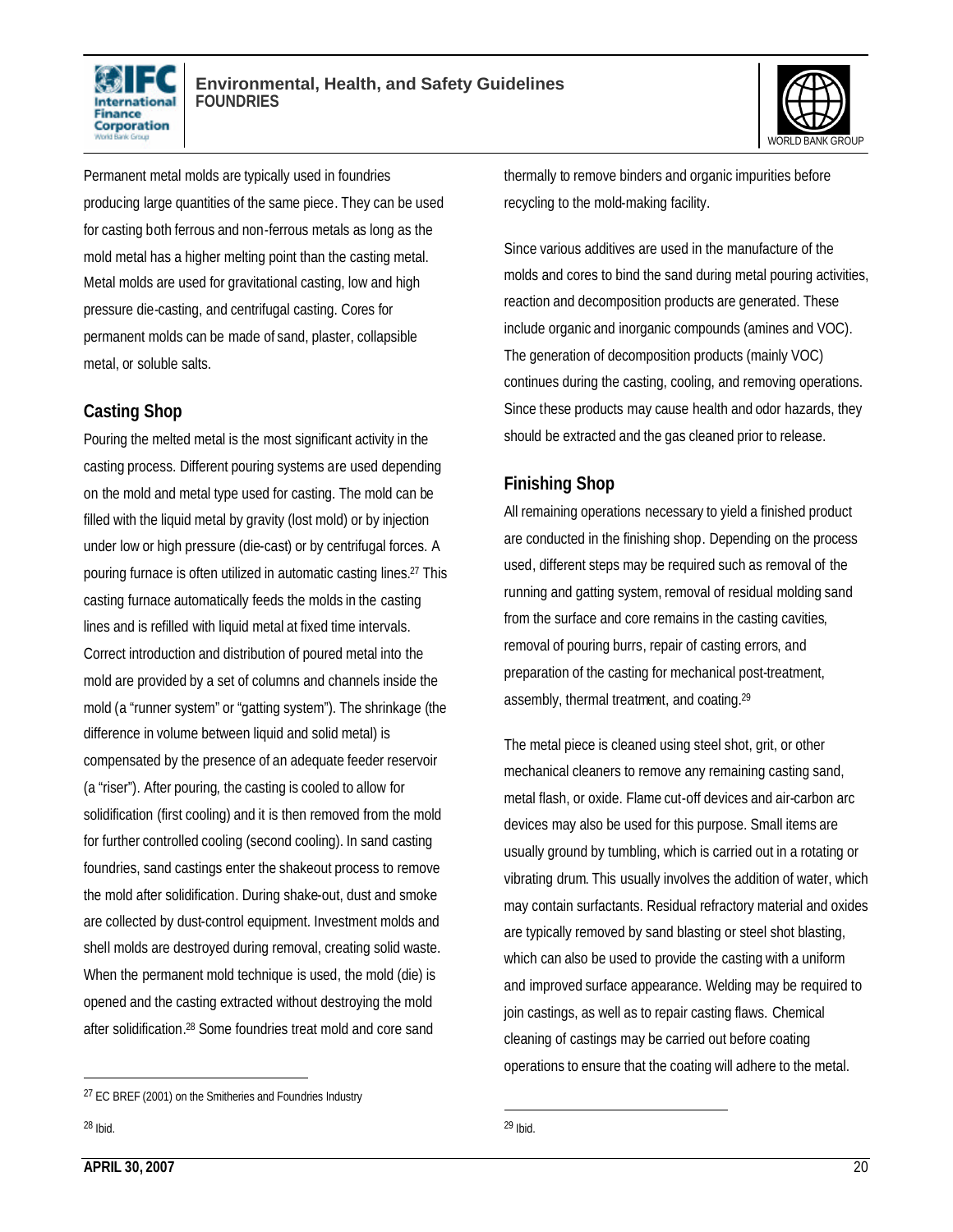



# **DISA Technology**

Disamatic (DISA) technology is a green sand molding process designed to automatically build molds and inject the metal. The DISA molds are produced with the help of a hydraulic press, improving the production and quality of compacted sand. DISA allows for various molding configurations, including vertical molding, horizontal molding, and matchplate molding technology. The vertical molding configuration is the most popular configuration since it provides very close tolerance castings. In this process, the molding chamber is movable and achieved by two opposite patterns (ram pattern and swing pattern). This allows the sand blown in the molding chamber to be compressed and then extracted from the chamber.

DISA technology allows an efficient means of creating a string of flask-less molds (without rigid metal or wood frame). It is typically the choice for mass production of close-tolerance iron castings or aluminum. Environmental aspects related to the DISA technology are similar to those experienced by other foundries casting ferrous products in sand molds, but are normally contained and handled as part of the automated system.